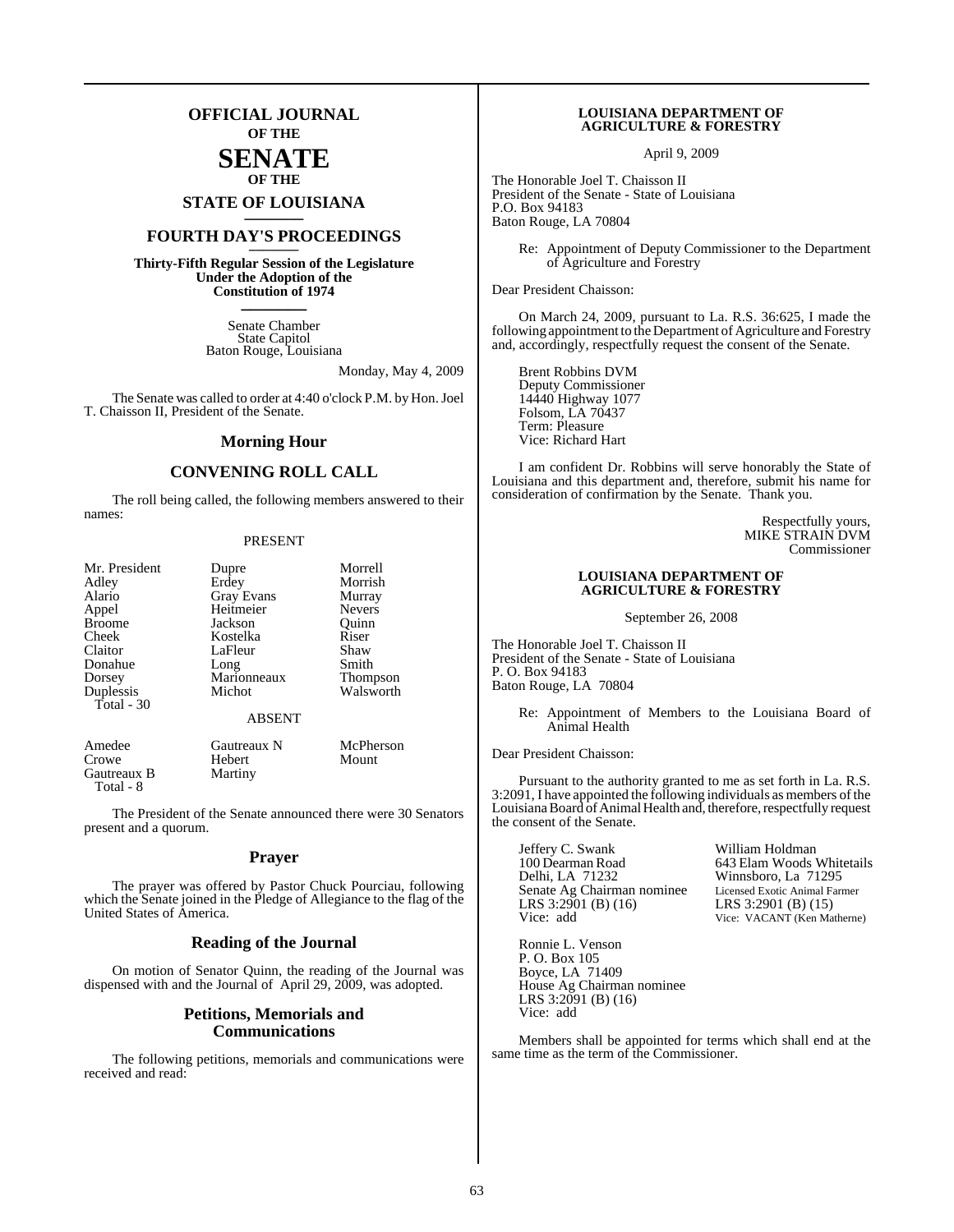# **Page 2 SENATE 4th DAY'S PROCEEDINGS**

May 4, 2009

I am confident that each individual meets the qualifications required by law and will serve the State of Louisiana and the Louisiana Board of Animal Health. Hence, I submit their names for consideration of confirmation by the Senate. Thank you.

> Respectfully yours, MIKE STRAIN DVM Commissioner

#### **LOUISIANA DEPARTMENT OF AGRICULTURE & FORESTRY**

August 6, 2008 (Revised September 26, 2008)

The Honorable Joel T. Chaisson II President of the Senate - State of Louisiana P. O. Box 94183 Baton Rouge, LA 70804

> Re: Appointment of Alternate Member of the Louisiana Aquatic Chelonian Research and Promotion Board - La. R.S. 3:559.23 (D)

Dear President Chaisson:

Pursuant to the authority granted to me as set forth in La. R.S. 3:559.23, I have appointed the following individual as an alternate member of the Louisiana Aquatic Chelonian Research and Promotion Board and, therefore, respectfully request the consent of the Senate.

Ed Jolly Jolly & Jolly Turtle Farm 164 Watson Road Box 225 Jonesville, LA 71343 Ind. T/F of LA LRS 3:559.23 (D) Alternate for Joseph Williams

Alternate shall serve terms concurrent with the term of the commissioner.

I am confident that this individual meets the qualifications required by law and will serve the State of Louisiana and the Louisiana Aquatic Chelonian Research and Promotion Board. Hence, I submit his name for consideration of confirmation by the Senate. Thank you.

> Very truly yours, MIKE STRAIN DVM Commissioner

#### **LOUISIANA DEPARTMENT OF AGRICULTURE & FORESTRY**

August 6, 2008 (Revised October 1, 2008)

The Honorable Joel T. Chaisson II President of the Senate - State of Louisiana P.O. Box 94183 Baton Rouge, LA 70804

> Re: Appointment to the Louisiana Aquatic Chelonian Research and Promotion Board

Dear President Chaisson:

Pursuant to the authority granted to me as set forth in La. R.S. 3:559.23, I have appointed the following individuals as members of the Louisiana Aquatic Chelonian Research and Promotion Board and, therefore, respectfully request the consent of the Senate.

George F. White, Jr. Shirley Neal<br>458 Hwy 3101 1795 Doty R 458 Hwy 3101 1795 Doty Road<br>
Jonesville, LA 71343 Ferriday, LA 71 Jonesville, LA 71343<br>
LRS 3:559.23 (B) (2)<br>
LRS 3:559.23 (B) (4 Ind. T/F of LA Unaffiliated Lic. T/F<br>Vice: Brian Boudreaux Vice: Carmon Butts

Joseph Williams Lynden Blanchard<br>
258 Hudson Lane P.O. Box 111 258 Hudson Lane<br>Jonesville, LA 71343 Jonesville, LA 71343<br>
LRS 3:559.23 (B) (2)<br>
LRS 3:559.23 (B) (4) LRS 3:559.23 (B) (2)<br>Ind. T/F of LA<br>Unaffiliated Lic. T/F Ind. T/F of LA Unaffiliated Lic. T/F<br>Vice: Donna Davis Vice: Howard Spann

David Barnes, Jr. Harvey Kliebert 2701 McCelland 41067 W. Yellow Water Rd.<br>Monroe, LA 71201 Hammond, LA 70403 Monroe, LA 71201 Hammond, LA 70403<br>LRS 3:559.23 (B) (5) LRS 3:559.23 (B) (3) LRS 3:559.23 (B) (5) LRS 3:559.23 (B) (3)<br>At-Large Pet Turtle Cooperative Assn. Vice: Dr. Mark Mitchell Vice: Self

Dianne Strange 1008 Good Rd. Jonesville, LA 71343 LRS 3:559.23 (B) (3) Pet Turtle Cooperative Assn. Vice: Self

LRS 3:559.23 (B) (2) LRS 3:559.23 (B) (4) Vice: Carmon Butts

Vice: Howard Spann

Pet Turtle Cooperative Assn.

Appointed members shall serve terms concurrent with the term of the Commissioner.

I am confident that each individual meets the qualifications required by law and will serve the State of Louisiana and the Louisiana Aquatic Chelonian Research and Promotion Board. Hence, I submit their names for consideration of confirmation by the Senate. Thank you.

> Very truly yours, MIKE STRAIN DVM Commissioner

Note: Please be aware that I have not received nominations from the Louisiana Turtle Farmers Association in accordance with LRS 3:559.23 (B) (1). Accordingly Messrs. Jessie Evans and Kenneth Landry remain on this board.

#### **LOUISIANA DEPARTMENT OF AGRICULTURE & FORESTRY**

July 22, 2008 (Revised September 24, 2008)

The Honorable Joel T. Chaisson II President of the Senate - State of Louisiana P. O. Box 94183 Baton Rouge, LA 70804

> Re: Appointment of Members to the Louisiana Catfish Promotion and Research Board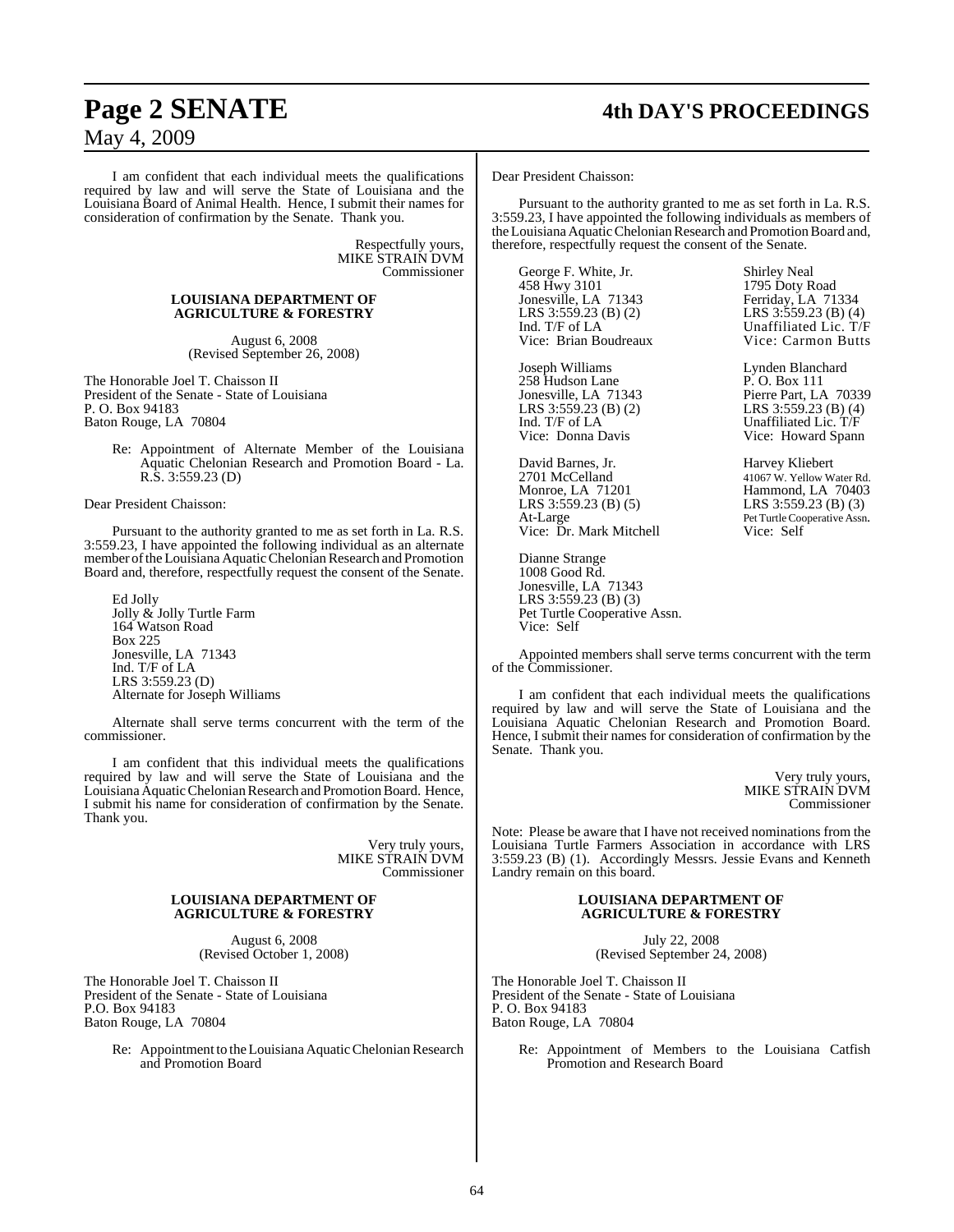# **4th DAY'S PROCEEDINGS Page 3 SENATE**

# May 4, 2009

Dear President Chaisson:

Pursuant to the authority granted to me as set forth in LRS 3:558.3, I have appointed the following individuals as members of the Louisiana Catfish Promotion and Research Board and, therefore, respectfully request the consent of the Senate.

Diana Haring Bill Cheek<br>110 Otwell Lane 137 Wineg Farm Bureau Federation Vice: Self Vice: Self

Charlie Stephens, Jr. Rusty Freeland P. O. Box 146 <br>Wisner, LA 71378 <br>Crowley, LA 70526 LA Catfish Farmers Assn. Vice: Self Vice: Self

Mr. Sam Haring Mr. Pat Scott<br>
715 Pete Haring Road P. O. Box 370 715 Pete Haring Road<br>Wisner, LA 71378<br>Wisner, LA 71378<br>Wisner, LA 71378 LA Catfish Farmers Assn.<br>Vice: Self

Mr. Rusty Gaude J. B. Hanks<br>479 F Edwards Road P. O. Box 66312 479 F Edwards Road<br>Belle Chase, LA 70037 LA Catfish Farmers Assn. Vice: Self

137 Winegart Road<br>LeCompte, LA 71346 Winnsboro, LA 71295 LeCompte, LA 71346<br>Farm Bureau Federation Farm Bureau Federation

Wisner, LA 71378 Crowley, LA 70526<br>LA Catfish Farmers Assn. LA Catfish Farmers Assn.

Wisner, LA 71378 Wisner, LA 71378<br>LA Catfish Farmers Assn. LA Catfish Farmers Assn. Vice: J. B. Hanks

Baton Rouge, LA 70896<br>Vice: AT-LARGE

Members shall be appointed for terms concurrent with the term of the commissioner.

I am confident that each individual meets the qualifications required by law and will serve the State of Louisiana and the Louisiana Catfish Promotion and Research Board. Hence, I submit their names for consideration of confirmation by the Senate. Thank you.

> Respectfully yours, MIKE STRAIN DVM Commissioner

#### **LOUISIANA DEPARTMENT OF AGRICULTURE & FORESTRY**

October 1, 2008

The Honorable Joel T. Chaisson II President of the Senate - State of Louisiana P.O. Box 94183 Baton Rouge, LA 70804

> Re: Appointment of Member to the Louisiana Crawfish Promotion and Research Board La R.S. 3:556.3

Dear President Chaisson:

Pursuant to the authority granted to me as set forth in LRS 3:556.3, I have appointed the following individual as a member of the Louisiana Crawfish Promotion and Research Board and, therefore, respectfully request the consent of the Senate.

David Savoy 153 Levin Savoy Lane Church Point, LA 70525 LRS 3:556.3 (B) (7) Crawfish Processor Vice: Terry Guidry (Resigned)

Member shall be appointed for terms which shall end at the same time as the term of the Commissioner.

I am confident that this individual meets the qualifications required by law and will serve the State of Louisiana and the Louisiana Crawfish Promotion and Research Board. Hence, I submit his name for consideration of confirmation by the Senate. Thank you.

> Respectfully yours, MIKE STRAIN DVM Commissioner

#### **LOUISIANA DEPARTMENT OF AGRICULTURE & FORESTRY**

October 1, 2008

The Honorable Joel T. Chaisson II President of the Senate - State of Louisiana P.O. Box 94183 Baton Rouge, LA 70804

> Re: Appointment of Member to the Louisiana Dairy Industry Promotion Board, LRS 3:557.4

Dear President Chaisson:

Pursuant to the authority granted to me as set forth in LRS 3:557.4, I have appointed the following individual as a member of the Louisiana Dairy Industry Promotion Board and, therefore, respectfully request the consent of the Senate.

Bryan Stafford 26330 Mt. Pisgah Rd. Mt. Hermon, LA 70450 LRS 3:557.4 (B) Dairy Producer Vice: Troy Ingram (Resigned)

Members shall serve terms concurrent with the Commissioner.

I am confident that this individual meets the qualifications required by law and will serve the State of Louisiana and the Louisiana Dairy Industry Promotion Board. Hence, I submit his name for consideration of confirmation by the Senate. Thank you.

> Respectfully yours, MIKE STRAIN DVM Commissioner

#### **LOUISIANA DEPARTMENT OF AGRICULTURE & FORESTRY**

October 20, 2008

The Honorable Joel T. Chaisson II President of the Senate - State of Louisiana P.O. Box 94183 Baton Rouge, LA 70804

Re: Replacement Members to the Louisiana Egg Commission LRS 3:551.3

Dear President Chaisson:

Pursuant to the authority granted to me as set forth in LRS 3:551.3 (B), I have appointed the following individuals as members of the Louisiana Egg Commission and, therefore, respectfully request the consent of the Senate.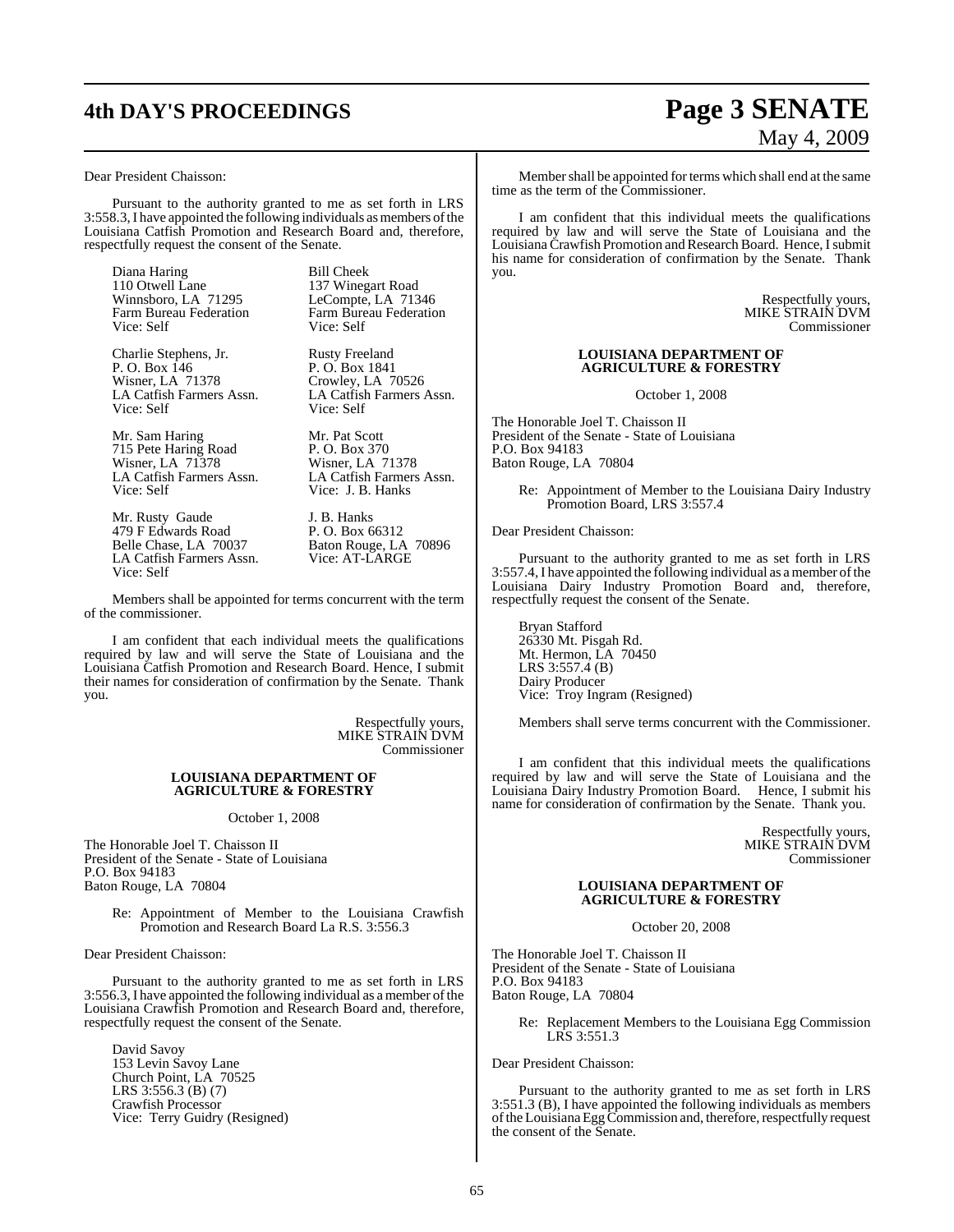Jeanette Eisworth Jerry Barnum 13554 Lovett Road P. O. Box 820<br>Baton Rouge, LA 70818 Pine Grove, LA 70453 Baton Rouge, LA 70818 Pine Grove, LA 70453 Vice:Zelma Broussard-Charles (Resigned) Vice:Jason Jourdan (Resigned) Vice: Zelma Broussard-Charles (Resigned) Vice: Jason Jourdan (Resigned)<br>
LRS 551.3 (B) (4) LRS 551.3 (B) (1)<br>
Public At Large Active Egg Producer

Active Egg Producer

Scott Fernandez 28038 Sam Arnold Loop Ponchatoula, La 70454 Vice: Taylor Fernandez - (Resigned) LRS 551.3 (B) (2) Active Distributor

The appointed members shall serve terms concurrent with the term of the Commissioner making the appointment.

I am confident that each individual meets the qualifications required by law and will honorably serve the State of Louisiana and the Louisiana Egg Commission. Hence, I submit their names for consideration of confirmation by the Senate. Thank you.

> Respectfully yours, MIKE STRAIN DVM Commissioner

#### **LOUISIANA DEPARTMENT OF AGRICULTURE & FORESTRY**

September 23, 2008 (Revised October 7, 2008)

The Honorable Joel T. Chaisson II President of the Senate - State of Louisiana P.O. Box 94183 Baton Rouge, LA 70804

> Re: Appointment of Members to the Horticulture Commission of Louisiana

Dear President Chaisson:

Pursuant to the authority granted to me as set forth in La. R.S. 3:3801, I have appointed the following individuals as members of the Horticulture Commission of Louisiana and, therefore, respectfully request the consent of the Senate.

| <b>Rusty Ruckstuhl</b>        |
|-------------------------------|
| Grass Roots, Inc.             |
| 124 Beau Pre Rd.              |
| Lafayette, LA 70508           |
| Lic. Landscape Horticulturist |
| LA Nursery & Landscape Assn.  |
| LRS 3:3801 (A)(7) & (C)(4)    |
| Vice: Emily Stitch            |
| Term Expires 1-09-11          |
|                               |

I am confident that each individual meets the qualifications required by law and will serve the State of Louisiana and the Horticulture Commission of Louisiana. Hence, I submit their names for consideration of confirmation by the Senate. Thank you.

> Respectfully yours, MIKE STRAIN DVM Commissioner

(Note: Act 63 abolished the position of "A licensed landscape contractor." Accordingly, the incumbent at that time, Rusty Ruckstahl, became ineligible to serve thereafter in that capacity.)

# **Page 4 SENATE 4th DAY'S PROCEEDINGS**

#### **LOUISIANA DEPARTMENT OF AGRICULTURE & FORESTRY**

March 3, 2009

The Honorable Joel T. Chaisson II President of the Senate - State of Louisiana P.O. Box 94183 Baton Rouge, LA 70804

> Re: Appointment of Members to the Horticulture Commission of Louisiana (LRS 3: Chapter 24)

Dear President Chaisson:

On February 26, 2009, pursuant to the authority conferred to me in La. R.S. 3:3801, I have appointed the following individuals as members of the Horticulture Commission of Louisiana and, therefore, respectfully request the consent of the Senate.

Steven Hoover Paul Orr<br>525 Esplande Street 7242 Wie 525 Esplande Street 7242 Wickham Drive<br>LaPlace, LA 70068 Baton Rouge, LA 708 Licensed Utility Arborist<br>LRS  $3:3801(A)(11)$  and  $(C)(8)$ Term expires  $01/12/13$ Vice: Self Vice: Randy Harris

Baton Rouge, LA 70808<br>Licensed Arborist LRS 3:3801 (A)(4) and (C)(1)<br>Term expires  $01/12/13$ 

John Mike Rome P.O. Box 501 Tallulah, LA 71282 Licensed Retail Florist LRS 3:3801(A)(5) and (C)(2) Term expires 01/12/13 Vice: Self

I am confident that each individual meets the qualifications required by law and will serve honorably the State of Louisiana and the Horticulture Commission of Louisiana. Hence, I submit their names for consideration of confirmation by the Senate. Thank you.

> Respectfully yours, MIKE STRAIN DVM Commissioner

#### **LOUISIANA DEPARTMENT OF AGRICULTURE & FORESTRY**

June 25, 2008 (Revised September 26, 2008)

The Honorable Joel T. Chaisson II President of the Senate - State of Louisiana P. O. Box 94183 Baton Rouge, LA 70804

Re: Appointment of Members to the Louisiana Sweet Potato Advertising and Development Commission

Dear President Chaisson:

Pursuant to the authority granted to me as set forth in La. R.S. 3:453, I have appointed the following individuals as members of the Louisiana Sweet Potato Advertising and Development Commission and, therefore, respectfully request the consent of the Senate.

| Venoy Kinnaird            | Ryan Quebedeaux            |
|---------------------------|----------------------------|
| 2109 Cooper Lake Rd.      | P.O. Box 24                |
| Bastrop, LA 71220         | Mansura, LA 71350          |
| Growers - VICE: Thornhill | Shipper - VICE: Self       |
| LRS $3:453(A)$            | $LR\overline{S}$ 3:453 (A) |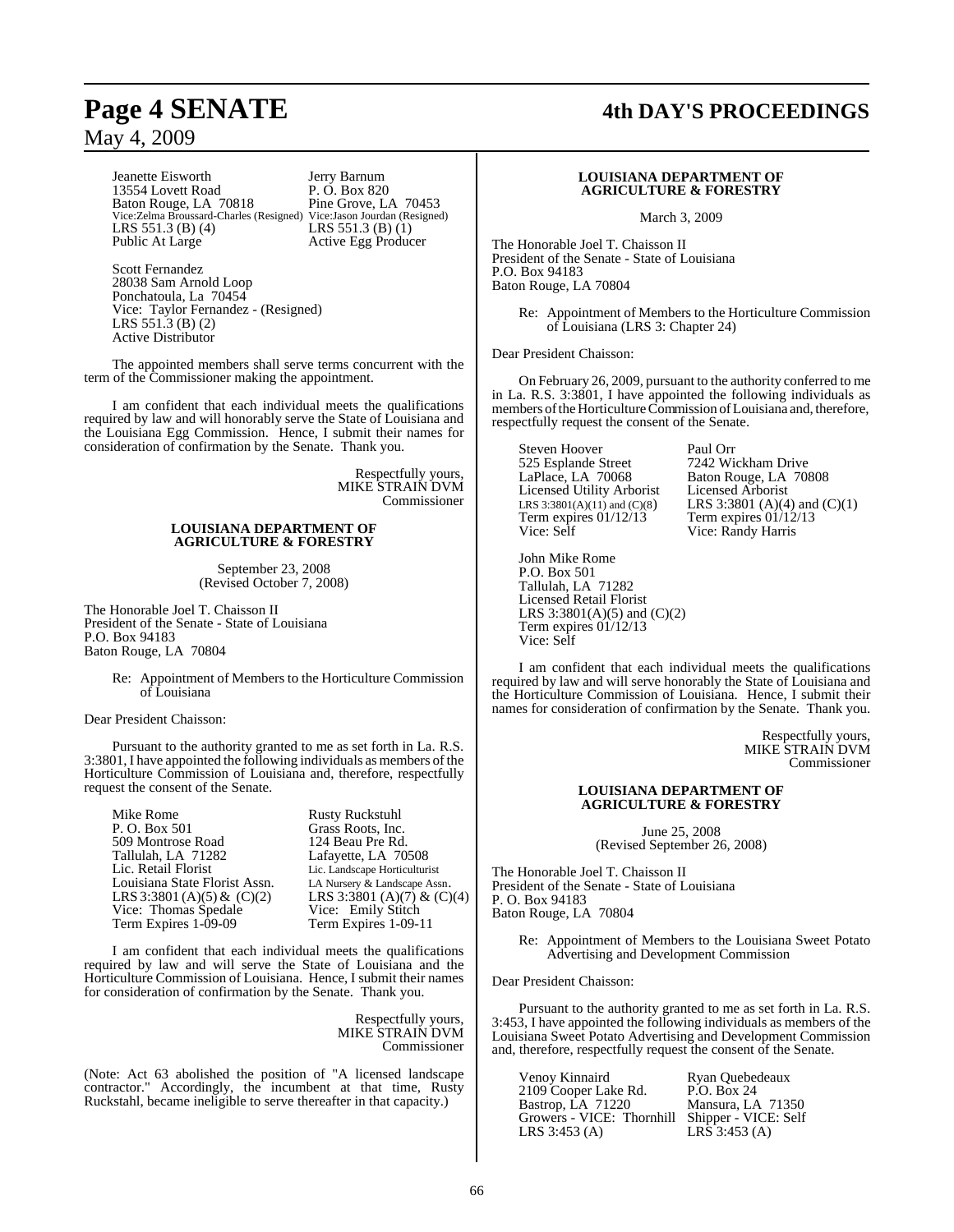# **4th DAY'S PROCEEDINGS Page 5 SENATE**

Larry Thibodeaux Randy Deshotel<br>
P.O. Box 1030 P.O. Box 598 P.O. Box 1030 P.O. Box 598<br>New Iberia, LA 70562 Ville Platte, LA 70586 New Iberia, LA 70562<br>Canner - VICE: Self Canner - VICE: Self Banker - VICE: Self<br>LRS 3:453 (A) LRS 3:453 (A)

LRS 3:453 (A) LRS 3:453 (A)

The terms of these members shall expire on January 9, 2012.

I am confident that each individual meets the qualifications required by law and will serve the State of Louisiana and the Louisiana Sweet Potato Advertising and Development Commission honorably. Hence, I submit their names for consideration of confirmation by the Senate. Thank you.

> Respectfully yours, MIKE STRAIN DVM Commission

#### **FLORIDA PARISH JUVENILE JUSTICE COMMISSION**

#### November 21, 2008

Senate President P. O. Box 94183, Capitol Station Baton Rouge, LA 70804

> RE: Appointees to Florida Parishes Juvenile Justice **Commission**

Dear Senator:

Please find enclosed herewith the Oaths of Office on the individuals who were appointed or re-appointed to serve as Commissioners on the Florida Parishes Juvenile Justice Commission on March 14, 2008. This information is being forwarded to your office to comply with the provisions of R.S.15:1094.1(A), which requires Senate approval of the appointees.

Their names, length of terms, and the appointing authority, as set forth in R.S.  $15:1094.1(A)$ , are as follows:

Name Length of Term Appointing Authority<br>Salvadore Mulé.  $\frac{3}{1/08}$  to  $\frac{2}{28/12*}$   $\frac{2}{2}$  and Judicial District Court  $\frac{3}{1/08}$  to  $\frac{2}{28/12}$   $\frac{2}{22}$   $\frac{1}{22}$  Judicial District Court Judges

\*Mr. Mulé was appointed on November 12, 2008, to complete the unfinished term of Donald Cox who resigned effective October 31, 2008, when he relocated out of state.

If you have any questions regarding this matter, please feel free to contact me at (985) 748-7890 Ext. 304.

> Very truly yours, BRENDA C. BICKFORD Administrative Assistant

#### **FLORIDA PARISH JUVENILE JUSTICE COMMISSION**

March 12, 2009

Senate President P. O. Box 94183, Capitol Station Baton Rouge, LA 70804

RE: Appointee to Florida Parishes Juvenile Justice Commission

#### Dear Senator:

Please find enclosed herewith a copy of an Oath of Office on the individual who was appointed or re-appointed to serve as Commissioner on the Florida Parishes Juvenile Justice Commission.

# May 4, 2009

This information is being forwarded to your office to comply with the provisions of R.S.  $15:1094.1(A)$ , which requires the Senate approval of the appointees.

His name, length of term, and the appointing authority, as set forth in R.S.  $15:10\overline{9}4.1(A)$ , are as follows:

| Name            | Length of Term        | <b>Appointing Authority</b>     |
|-----------------|-----------------------|---------------------------------|
| Richard A. Wood | $3/1/09$ to $2/28/11$ | 22nd Judicial District Attorney |

\*Mr. Woods replaces Michael Forbes on the commission.

If you have any questions regarding this matter, please feel free to contact me at (985) 748-7890, Ext. 304.

> Very truly yours, BRENDA C. BICKFORD Administrative Assistant

#### **STATE OF LOUISIANA Governor's Office of Homeland Security and Emergency Preparedness**

April 6, 2009

The Honorable Joel T. Chaisson II President Louisiana State Senate Post Office Box 94183 Baton Rouge, LA 70804-9183

Dear Senator Chaisson:

In accordance with Louisiana Revised Statute 29:725, I have appointed Mr. Mark S. Riley as Deputy Director of the Governor's Office of Homeland Security and Emergency Preparedness.

In that regard, I hereby acknowledge the following appointment to the Governor's Office of Homeland Security and Emergency Preparedness and submit to you the name for consideration of Senate confirmation as required by law.

DEPUTY DIRECTOR (Effective March 26, 2009) Mr. Mark S. Riley 7667 Independence Blvd. Baton Rouge, LA 70806

Thank you in advance for your attention to this important matter, and please contact me should you have any questions or need additional information.

> Sincerely, MARK COOPER Director

#### **STATE OF LOUISIANA HOUSE OF REPRESENTATIVES**

March 26, 2009

The Honorable Joel T. Chaisson II President Louisiana Senate Post Office Box 94183 Baton Rouge, LA 70804-9183

Re: Louisiana Small Business Compliance Advisory Panel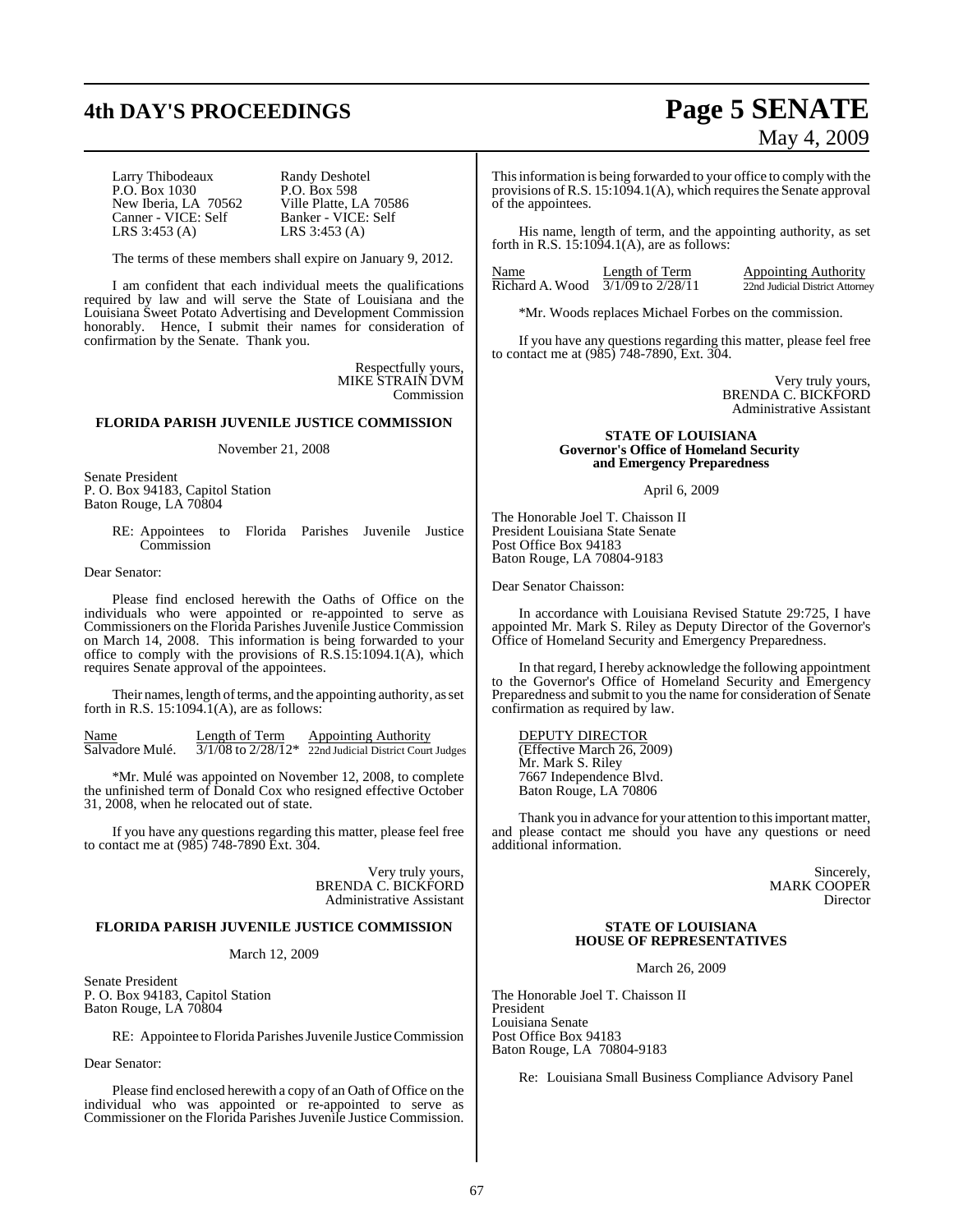#### Dear President Chaisson and Members of the Senate:

Pursuant to the authority granted to me as set forth in LA R.S. 30:2062, I have appointed the following individuals to serve as members of the Louisiana Small Business Compliance Advisory Panel, and therefore respectfully request the consent of the Senate.

| Mr. Wendell Wilkerson | Mr. Steve Ayres      |
|-----------------------|----------------------|
| 1633 Marshall Street  | P. O. Box 8718       |
| Cameron, LA 70631     | Alexandria, LA 71306 |

Each appointed member shall serve for a term of no more than four years, to run concurrently with that of the governor.

Thank you for your attention to this matter. If I or my staff can be of assistance to you, please do not hesitate to call.

> Sincerely, JIM TUCKER Speaker of the House of Representatives

#### **LOUISIANA DEPARTMENT OF INSURANCE**

#### January 11, 2009

The Honorable Joel T. Chaisson II President Louisiana Senate Post Office Box 94183 Baton Rouge, LA 70804-9183

> Re: Appointment Letter for the Louisiana Citizens Property Insurance Corporation Board of Directors

Dear President Chaisson and Members of the Senate:

In accordance with Louisiana Revised Statute 22:2293 et seq., I have appointed Susan Denise Brignac, as my designee for the Louisiana Citizen's Property Insurance Corporation Board of Directors. The members of the board elected Ms. Brignac as chairman on February 14, 2008. I have also appointed Ms. Jody Boudreaux to represent the Professional Insurance Agents of Louisiana.

In that regard, I hereby acknowledge the following appointments to the Louisiana Citizen's Property Insurance Corporation Board of Directors and submit these to you for consideration of Senate confirmation as required by law.

DESIGNEE OF THE COMMISSIONER OF INSURANCE AND CHAIR Appointed: February 14, 2008 Term: Ex-Officio Ms. Denise Brignac Chief Deputy Commissioner P. O. Box 94214 Baton Rouge, LA 70804-9214

REPRESENTS PROFESSIONAL INSURANCE AGENTS OF LOUISIANA Appointed: December 16, 2008 Term: December 31, 2010 Ms. Jody Miller Boudreaux Executive Vice President 8064 Summa Avenue Suite C Baton Rouge, LA 70809

# **Page 6 SENATE 4th DAY'S PROCEEDINGS**

If further information is needed, please do not hesitate to contact me.

With best wishes and kindest personal regards, I remain

Very truly yours, JAMES J. DONELON Commissioner of Insurance

#### **LOUISIANA DEPARTMENT OF INSURANCE**

November 6, 2008

The Honorable Joel T. Chaisson II President of the Senate Post Office Box 94183 Baton Rouge, Louisiana 70804

Dear Senator Chaisson:

The Louisiana Health Care Commission (LHCC) was recreated in July of 1999 with its members serving terms of two years beginning July 1, 1999.

We are hereby submitting the attached reappointment for Robert E. Barsley, D.D.S. for membership to the Louisiana Health Care Commission, effective October 27, 2008. The new study period began July 1, 2007, and continues through June 30, 2009. Dr. Barsley represents the Louisiana Dental Association.

Enclosed is the completed questionnaire and a list of the current members with their proper seat information. Several of the seats are still vacant and the pertinent information will be forwarded to you as they become appointed.

If you have any questions, please call me or have a member of your staff call me at 225-342-4311.

> Sincerely, ALISON M. JONES Executive Director

#### **LOUISIANA DEPARTMENT OF INSURANCE**

January 13, 2009

The Honorable Joel T. Chaisson II President of the Senate Post Office Box 94183 Baton Rouge, Louisiana 70804

Dear Senator Chaisson:

The Louisiana Health Care Commission (LHCC) was recreated in July of 1999 with its members serving terms of two years beginning July 1, 1999.

We are hereby submitting the attached appointment for Dawn E. Cantrell for membership to the Louisiana Health Care Commission, effective January 7, 2009. The study period began July 1, 2007, and continuesthrough June 30, 2009. Ms. Cantrell represents a domestic mutual, non-profit health service and indemnity company and replaces Ms. Sabrina Heltz.

Enclosed isthe completed questionnaire and a list of the current members with their proper seat information. Several of the seats are still vacant and the pertinent information will be forwarded to you as they become appointed.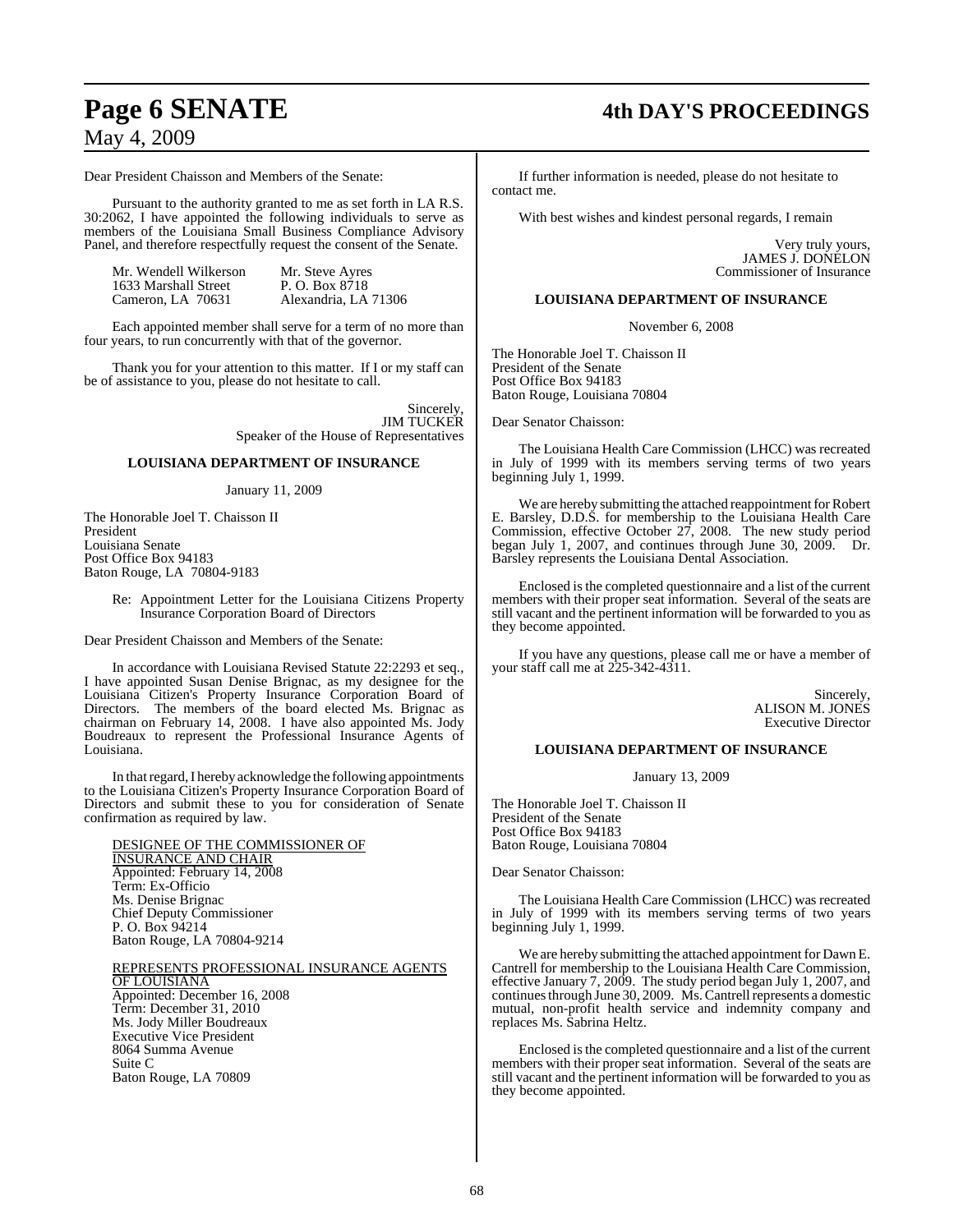# **4th DAY'S PROCEEDINGS Page 7 SENATE**

# May 4, 2009

If you have any questions, please call me or have a member of your staff call me at 225-342-4311.

> Sincerely, ALISON M. JONES Executive Director

#### **LOUISIANA DEPARTMENT OF INSURANCE**

October 13, 2008

The Honorable Joel T. Chaisson II President of the Senate Post Office Box 94183 Baton Rouge, Louisiana 70804

Dear Senator Chaisson:

The Louisiana Health Care Commission (LHCC) was recreated in July of 1999 with its members serving terms of two years beginning July 1, 1999.

We are hereby submitting the attached reappointment for Kelly Cox for membership to the Louisiana Health Care Commission, effective October 7, 2008. The new study period began July 1, 2007, and continues through June 30, 2009.

Enclosed is the completed questionnaire and a list of the current members with their proper seat information. Several of the seats are still vacant and the pertinent information will be forwarded to you as they become appointed.

If you have any questions, please call me or have a member of your staff call me at 225-342-4311.

> Sincerely, ALISON M. JONES Executive Director

#### **LOUISIANA DEPARTMENT OF INSURANCE**

January 21, 2009

The Honorable Joel T. Chaisson II President of the Senate Post Office Box 94183 Baton Rouge, Louisiana 70804

#### Dear Senator Chaisson:

The Louisiana Health Care Commission (LHCC) was recreated in July of 1999 with its members serving terms of two years beginning July 1, 1999.

We are hereby submitting the attached appointment for Diane Davidson for membership to the Louisiana Health CareCommission, effective January 20, 2009. The study period began July 1, 2007, and continues through June 30, 2009. Ms. Davidson represents the Louisiana Business Group on Health. Ms. Davidson replaces Mr. Joseph "Butch" Passman.

Enclosed isthe completed questionnaire and a list of the current members with their proper seat information. Several of the seats are still vacant and the pertinent information will be forwarded to you as they become appointed.

If you have any questions, please call me or have a member of your staff call me at 225-342-4311.

> **Sincerely** ALISON M. JONES Executive Director

#### **LOUISIANA DEPARTMENT OF INSURANCE**

October 23, 2008

The Honorable Joel T. Chaisson II President of the Senate Post Office Box 94183 Baton Rouge, Louisiana 70804

Dear Senator Chaisson:

The Louisiana Health Care Commission (LHCC) was recreated in July of 1999 with its members serving terms of two years beginning July 1, 1999.

We are hereby submitting the attached appointment for Karen DeSalvo, M.D. for membership to the Louisiana Health Care Commission, effective October 23, 2008. The new study period began July 1, 2007, and continues through June 30, 2009. Dr. DeSalvo is an At Large member appointed by Commissioner Jim Donelon and replaces Dr. Alan Miller.

Enclosed isthe completed questionnaire and a list of the current members with their proper seat information. Several of the seats are still vacant and the pertinent information will be forwarded to you as they become appointed.

If you have any questions, please call me or have a member of your staff call me at 225-342-4311.

> Sincerely, ALISON M. JONES Executive Director

#### **LOUISIANA DEPARTMENT OF INSURANCE**

September 15, 2008

The Honorable Joel T. Chaisson II President of the Senate Post Office Box 94183 Baton Rouge, Louisiana 70804

Dear Senator Chaisson:

The Louisiana Health Care Commission (LHCC) was recreated in July of 1999 with its members serving terms of two years beginning July 1, 1999.

We are hereby submitting the attached appointment for Donna D. Fraiche for membership to the Louisiana Health Care Commission, effective September 12, 2008. The new study period began July 1, 2007, and continues through June 30, 2009. Ms. Fraiche is an At Large member, appointed by Commissioner Jim Donelon.

Enclosed is the completed questionnaire and a list of the current members with their proper seat information. Several of the seats are still vacant and the pertinent information will be forwarded to you as they become appointed.

If you have any questions, please call me or have a member of your staff call me at 225-342-4311.

> Sincerely, ALISON M. JONES Executive Director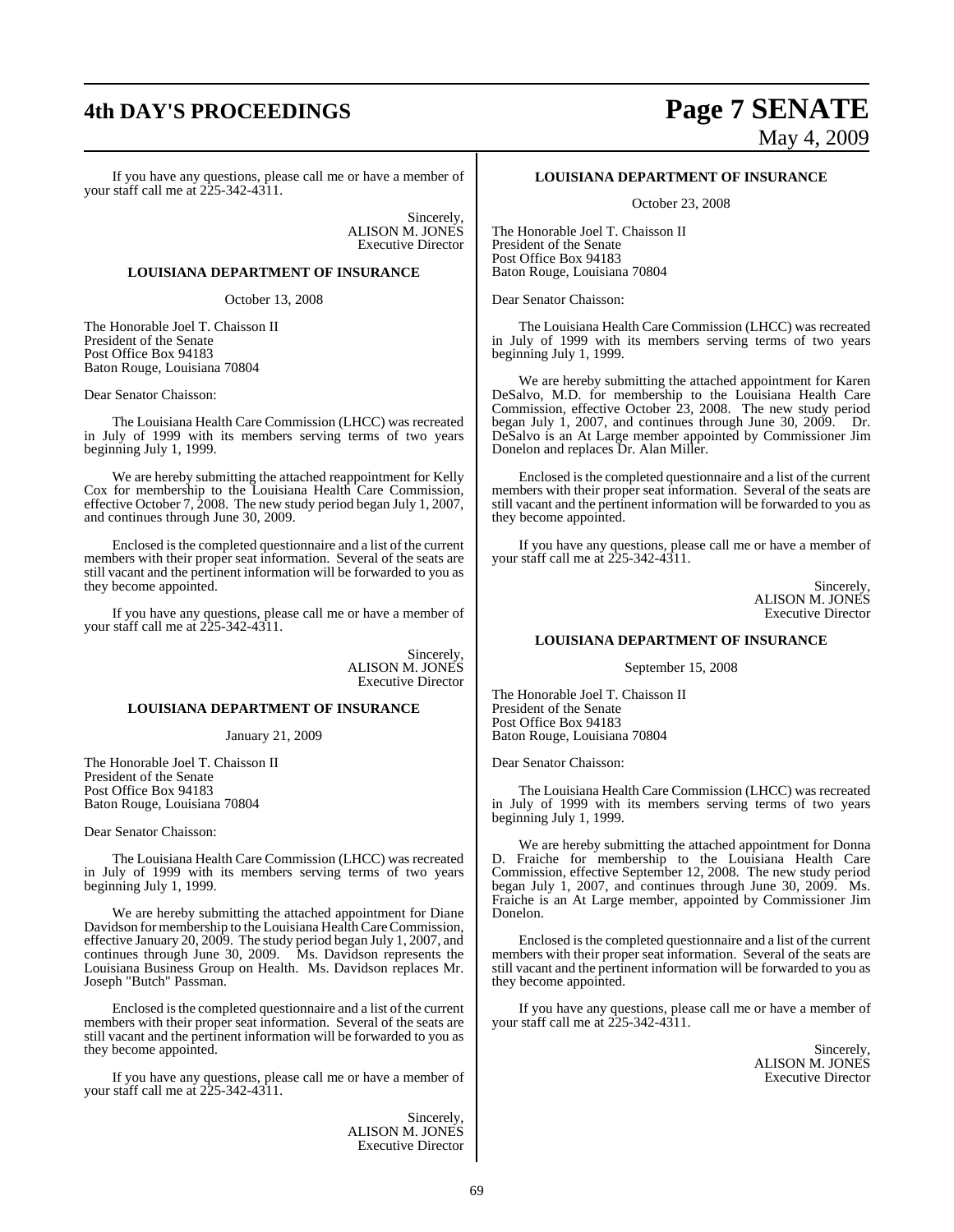# **Page 8 SENATE 4th DAY'S PROCEEDINGS**

May 4, 2009

#### **LOUISIANA DEPARTMENT OF INSURANCE**

November 10, 2008

The Honorable Joel T. Chaisson II President of the Senate Post Office Box 94183 Baton Rouge, Louisiana 70804

Dear Senator Chaisson:

The Louisiana Health Care Commission (LHCC) was recreated in July of 1999 with its members serving terms of two years beginning July 1, 1999.

We are hereby submitting the attached appointment for Scott Flowers for membership to the Louisiana Health Care Commission, effective November 7, 2008. The new study period began July 1, 2007, and continues through June 30, 2009. Mr. Flowers represents the Louisiana Health Care Review, Inc. and replaces Mr. Curt Eysink.

Enclosed isthe completed questionnaire and a list of the current members with their proper seat information. Several of the seats are still vacant and the pertinent information will be forwarded to you as they become appointed.

If you have any questions, please call me or have a member of your staff call me at 225-342-4311.

> Sincerely, ALISON M. JONES Executive Director

#### **LOUISIANA DEPARTMENT OF INSURANCE**

September 10, 2008 (Revised October 1, 2008)

The Honorable Joel T. Chaisson II President of the Senate Post Office Box 94183 Baton Rouge, Louisiana 70804

Dear Senator Chaisson:

The Louisiana Health Care Commission (LHCC) was recreated in July of 1999 with its members serving terms of two years beginning July 1, 1999.

We are hereby submitting the attached appointment for Bert T. Melancon for membership to the Louisiana Health Care Commission, effective September 26, 2008. The new study period began July 1, 2007, and continues through June 30, 2009. Mr. Melancon is an At Large member appointed by Commissioner Jim Donelon. Mr. Melancon replaces Mr. A.J. Herbert.

Enclosed is the completed questionnaire and a list of the current members with their proper seat information. Several of the seats are still vacant and the pertinent information will be forwarded to you as they become appointed.

If you have any questions, please call me or have a member of your staff call me at 225-342-4311.

> Sincerely, ALISON M. JONES Executive Director

#### **LOUISIANA DEPARTMENT OF INSURANCE**

February 6, 2009

The Honorable Joel T. Chaisson II President of the Senate Post Office Box 94183 Baton Rouge, Louisiana 70804

Dear Senator Chaisson:

The Louisiana Health Care Commission (LHCC) was recreated in July of 1999 with its members serving terms of two years beginning July 1, 1999.

We are hereby submitting the attached appointment for Cheryl Tolbert for membership to the Louisiana Health Care Commission, effective February 4, 2009. The study period began July 1, 2007, and continues through June 30, 2009. Ms. Tolbert represents the Louisiana Health Care Alliance and replaces Mr. Richard Raether.

Enclosed isthe completed questionnaire and a list of the current members with their proper seat information. Several of the seats are still vacant and the pertinent information will be forwarded to you as they become appointed.

If you have any questions, please call me or have a member of your staff call me at 225-342-4311.

> Sincerely, ALISON M. JONES Executive Director

#### **STATE OF LOUISIANA Office of the Lieutenant Governor**

August 11, 2008

Honorable Joel T. Chaisson II, President Members of the Senate Post Office Box 94183 Baton rouge, LA 70804

Dear President and Members of the Senate:

In accordance with R.S. 36.6, I have appointed Pam Breaux to the position of Secretary for the Department of Culture, Recreation and Tourism effective July 1, 2008 and to remain in effect through this administration.

Ms. Dawn Romero Watson previously held this position. Pursuant to Section (C)(1) of the aforementioned statute, Ms. Breaux's contact information is as follows:

824 South Division Street Lake Charles, LA 70601

We respectfully submit this to you for consideration of confirmation.

> Sincerely, MITCHELL J. LANDRIEU Lieutenant Governor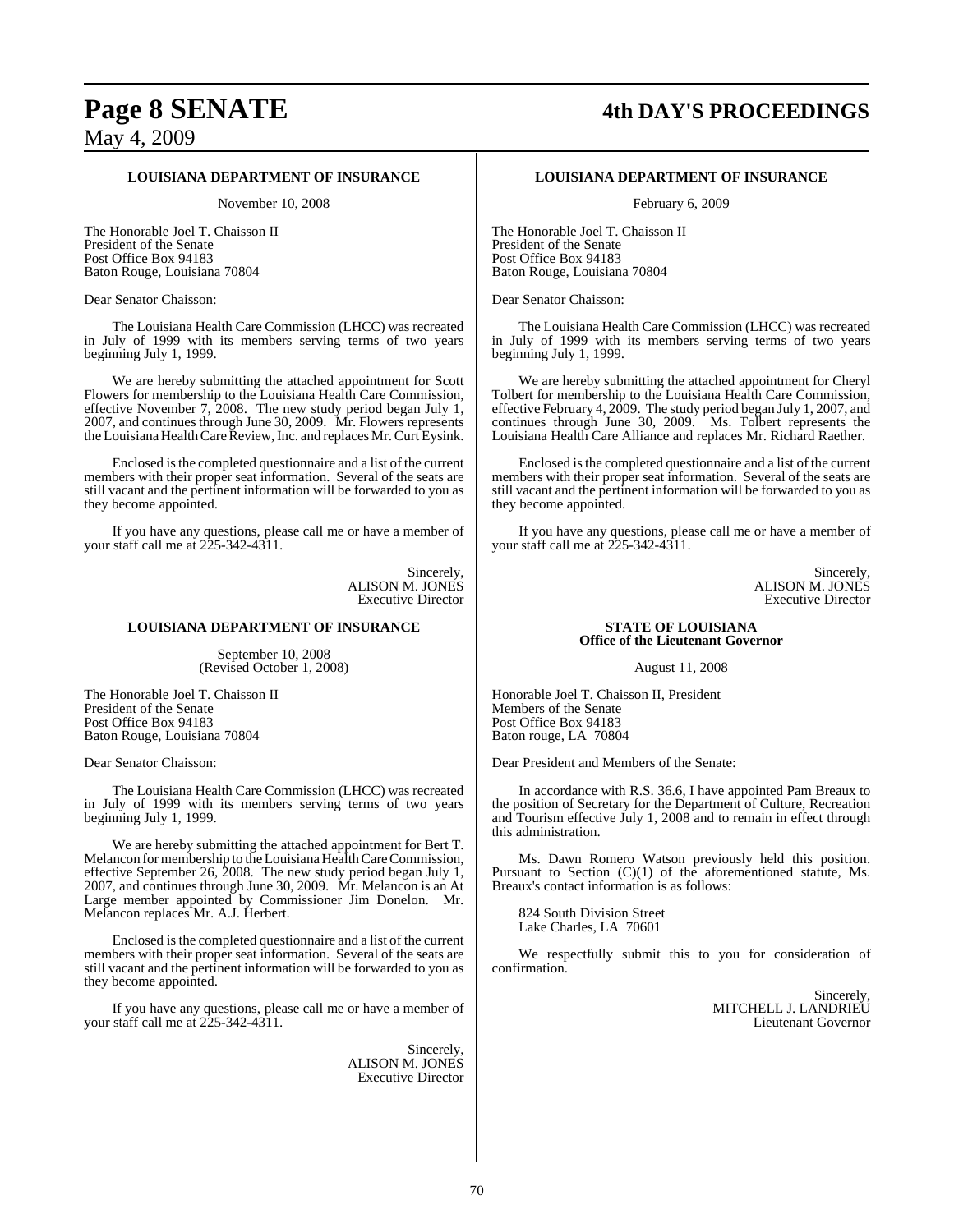# **4th DAY'S PROCEEDINGS Page 9 SENATE**

#### **STATE OF LOUISIANA Office of the Lieutenant Governor**

August 11, 2008

Honorable Joel T. Chaisson II, President Members of the Senate Post Office Box 94183 Baton rouge, LA 70804

Dear President and Members of the Senate:

In accordance with R.S. 36.6, I have appointed Mr. Scott Hutcheson to the position of Assistant Secretary of the Office of Cultural Development within the Department of Culture, Recreation and Tourism effective July 21, 2008 and to remain in effect through this administration.

Ms. Pam Breaux previously held this position. Pursuant to Section  $(C)(1)$  of the aforementioned statute, Mr. Hutcheson's contact information is as follows:

805 Atlantic Avenue New Orleans, LA 70114

We respectfully submit this to you for consideration of confirmation.

> Sincerely, MITCHELL J. LANDRIEU Lieutenant Governor

#### **STATE OF LOUISIANA Office of the Lieutenant Governor**

November 18, 2008

The Honorable Joel T. Chaisson II President Louisiana State Senate Post Office Box 94183 Baton Rouge, LA 70804-9183

Dear Senator Chaisson:

Pursuant to Act 794 of the 2008 Regular Legislative Session, I have appointed the following individuals to the Louisiana Civil Rights Museum Advisory Board.

Mr. Nolan Rollins Ms. Madlyn Bagneris Mayor Thomas Nelson Chief Henry Whitehorn Ms. Thelma Williams Judge Ulysses Gene Thibodeaux

In that regard, I hereby acknowledge the following appointments to the Louisiana Civil Rights Museum Advisory Board, and submit to you the names for consideration of Senate confirmation as required by law.

Thank you in advance for your attention to this important matter, and please contact me should you have any questions or need additional information.

> Sincerely, MITCHELL J. LANDRIEU Lieutenant Governor

# May 4, 2009

Mr. Nolan Rollins Vice: ADD Urban League of Greater N.O. 2322 Canal Street New Orleans, LA 70119 Term: pleasure of the lieutenant governor Seat: Appointed by the lieutenant governor; representative of congressional district 1

Ms. Madlyn Bagneris Vice: ADD 5000 Bancroft Drive New Orleans, LA 70122 Term: pleasure of the lieutenant governor Seat: Appointed by the lieutenant governor; representative of congressional district 2

Mayor Thomas Nelson Vice: ADD P. O. Box 379 St. Martinville, Louisiana 70582 Term: pleasure of the lieutenant governor Seat: Appointed by the lieutenant governor; representative of congressional district 3

Chief Henry Whitehorn Vice: ADD Shreveport Police 1234 TexasAve. Shreveport, LA 71101 Term: pleasure of the lieutenant governor Seat: Appointed by the lieutenant governor; representative of congressional district 4

Ms. Thelma Williams Vice: ADD 173 Carver Ave, Grambling, LA 71245 Term: pleasure of the lieutenant governor Seat: Appointed by the lieutenant governor; representative of congressional district 5

Judge Ulysses Gene Thibodeaux Vice: ADD Third Circuit Court of Appeal PO Box 16577 Lake Charles, LA 70616 Term: pleasure of the lieutenant governor Seat: Appointed by the lieutenant governor; representative of congressional district 7

#### **STATE OF LOUISIANA Office of the Lieutenant Governor**

October 6, 2008

The Honorable Joel T. Chaisson II President Louisiana State Senate Post Office Box 94183 Baton Rouge, LA 70804-9183

Dear Senator Chaisson:

Pursuant to Act 804 of the 2008 Regular Legislative Session, I have appointed the following individuals to the Board of Commissioners of the State Library of Louisiana, and therefore, submit to you the names for consideration of Senate confirmation as required by law.

Ms. Georgia W. Brown Ms. Patricia M. Preis Dr. Argiro L. Morgan Ms. Bibb Ingram Ms. Paulette H. Holahan Ms. Evelyn H. Valore Ms. Tania Tetlow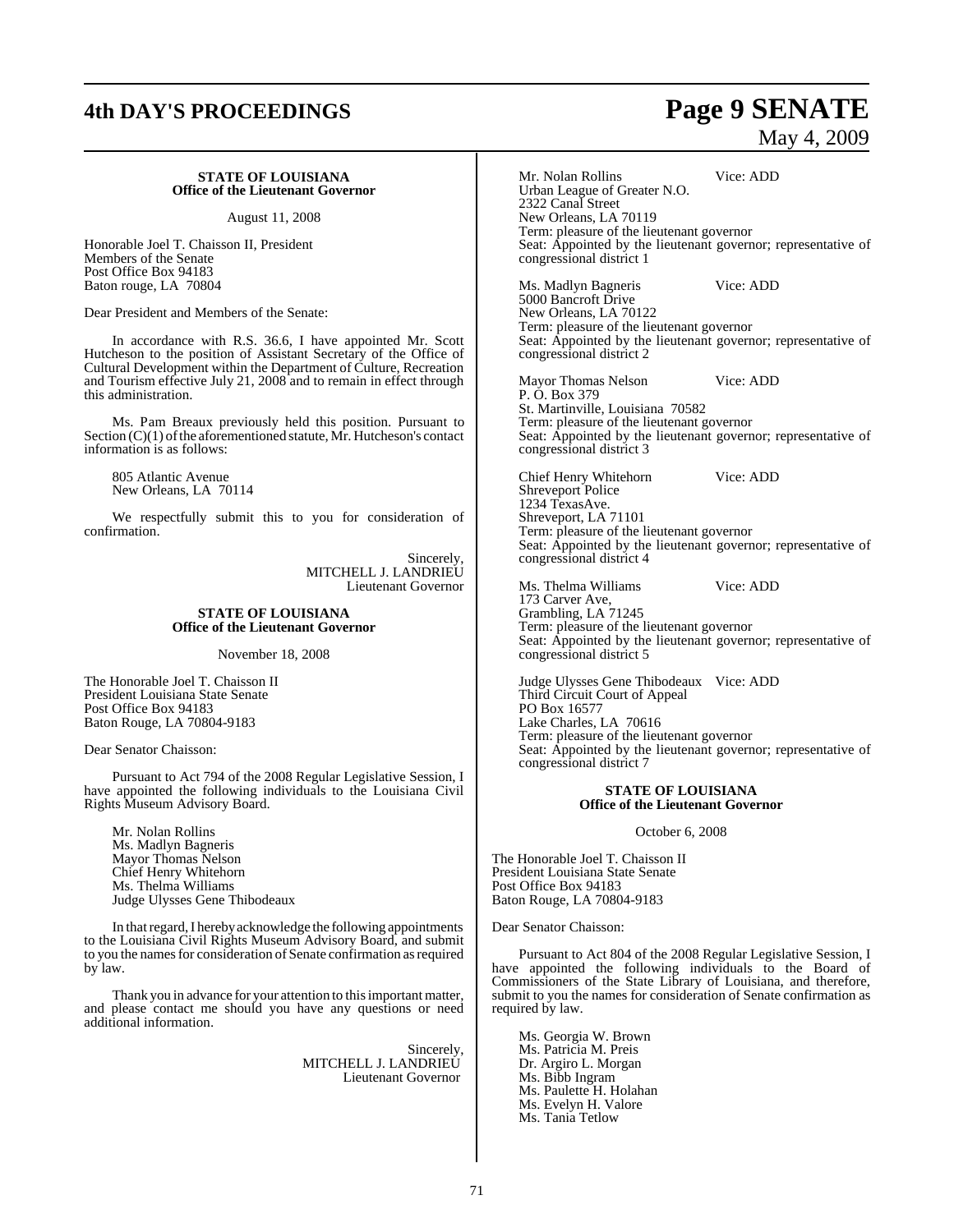Thank you in advance for your attention to this important matter, and please contact me should you have any questions or need additional information.

> Sincerely, MITCHELL J. LANDRIEU Lieutenant Governor

Ms. Georgia W. Brown Vice: Blaise Sonnier

5639 Congress Blvd. Baton Rouge, LA 70808 Appointed: August 15, 2008 Term: August 15, 2011 Seat: Appointed by the lieutenant governor; At large

Patricia M. Preis Vice: Self Post Office Box 129 Newellton, LA 71357 Appointed: August 15, 2008 Term: July 31, 2013 Seat: Seat: Appointed by the lieutenant governor; At large

Dr. Argiro L. Morgan Vice: Self 103 Brandon Place Mandeville, LA 70471 Term: July 31, 2013 Seat: Seat: Seat: Appointed by the lieutenant governor; At large

Bibb Ingram Vice: Self 4305 Hwy. 133 Rayville, LA 71269 Term: July 31, 2013 Seat: Seat: Seat: Appointed by the lieutenant governor; At large

Paulette H. Holahan Vice: Self 430 Colonial Court. Mandeville, LA 70471 Term: July 31, 2009 Seat: Seat: Seat: Appointed by the lieutenant governor; At large

Evelyn H. Valore Vice: Self 125 Fondern Circle Shreveport, LA 71103 Term: July 31, 2011 Seat: Seat: Seat: Appointed by the lieutenant governor; At large

Tania Tetlow, Vice: Self

1524 Broadway Street New Orleans, LA 70118 Term: September 30, 2011 Seat: Seat: Seat: Appointed by the lieutenant governor; At large

#### **STATE OF LOUISIANA Office of the Lieutenant Governor**

April 2, 2009

The Honorable Joel T. Chaisson II President Louisiana State Senate Post Office Box 94183 Baton Rouge, LA 70804-9183

Dear Senator Chaisson:

In accordance with La. R.S. 36:207-208 and La. R.S. 25:343, I have appointed Mr. Sam Rykels as Assistant Secretary of the Office of the State Museum.

In that regard, I hereby acknowledge the following appointment to the Department of Culture, Recreation, and Tourism and submit to you the name for consideration of Senate confirmation as required by law.

# **Page 10 SENATE 4th DAY'S PROCEEDINGS**

ASSISTANT SECRETARY (Effective February 9, 2009) Mr. Sam Rykels P.O. Box 2448 New Orleans, La. 70176

Thank you in advance for your attention to this important matter, and please contact me should you have any questions or need additional information.

> Sincerely, MITCHELL J. LANDRIEU Lieutenant Governor

#### **STATE OF LOUISIANA Office of the Lieutenant Governor**

October 6, 2008

The Honorable Joel T. Chaisson II, President Post Office Box 94183 Baton Rouge, LA 70804-9183

Dear Senator Chaisson:

Pursuant to Act 908 of the 2008 Regular Legislative Session, I have appointed the following individualsto the Board of Directors of the Louisiana State Museum, and therefore, submit to you the names for consideration of Senate confirmation as required by law.

Mr. Robert Brown Ms. Susan Brunner Ms. Elna Dease Ms. Rosemary Ewing Mr. William Greiner Dr. Janet Haedicke Ms. Sandra Herman Dr. Ralph Lupin Ms. Anne Redd Ms. Donna Winters Ms. Diane Zink Mr. Jerry F. Adams Mr. Michael M. Davis Mr. Darryl Gissel Dr. William Perret Mr. David Plater Dr. Lawrence Powell Mr. Philip Woollam Ms. Madlyn Bagneris Mayor Wayne McCullen

Thank you in advance for your attention to this important matter, and please contact me should you have any questions or need additional information.

Sincerely, MITCHELL J. LANDRIEU Lieutenant Governor Mr. Robert Brown Vice: Wayne McCullen 1615 Poydras Street, Suite 987 New Orleans, LA 70112 Appointed: August 15, 2008 Term: Concurrent with lieutenant governor Seat: Appointed by the lieutenant governor; At Large Ms. Susan Brunner Vice:Evelyn Gordon Zimmerman 116 N. Columbia Street Covington, LA 70433 Appointed: August 15, 2008 Term: Concurrent with lieutenant governor

Seat: Appointed by the lieutenant governor; At Large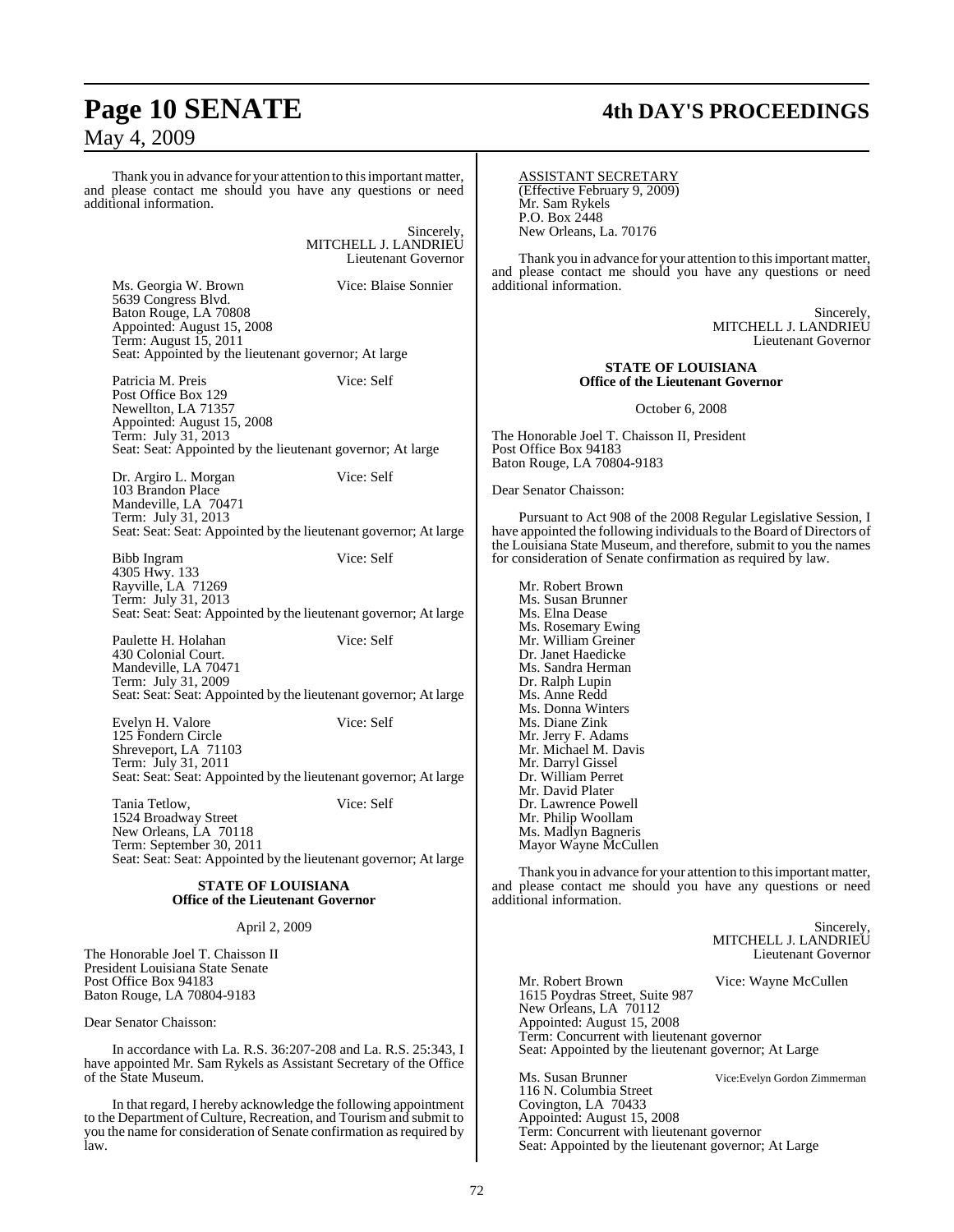# **4th DAY'S PROCEEDINGS Page 11 SENATE**

## May 4, 2009

Ms. Elna Dease Vice: Self 73153 Military Road Covington, LA 70435 Appointed: August 15, 2008 Term: Concurrent with lieutenant governor Seat: Appointed by the lieutenant governor; At Large Vice: Vacant (Margaret Villere) Ms. Rosemary Ewing<br>923 North Trenton Ruston, LA 71270 Appointed: August 15, 2008 Term: Concurrent with lieutenant governor Seat: Appointed by the lieutenant governor; At Large Mr. William Greiner Vice: Self 12241 Myers Park Avenue Baton Rouge, LA 70810 Appointed: August 15, 2008 Term: Concurrent with lieutenant governor Seat: Appointed by the lieutenant governor; At Large Dr. Janet Haedicke Vice: Self 3502 Deborah Drive Monroe, LA 71201 Appointed: August 15, 2008 Term: Concurrent with lieutenant governor Seat: Appointed by the lieutenant governor; At Large Ms. Sandra Herman Vice: Tracie Boutte 610 John Churchill Chase Street Loft # 4 New Orleans, LA 70310 Appointed: August 15, 2008 Term: Concurrent with lieutenant governor Seat: Appointed by the lieutenant governor; At Large Dr. Ralph Lupin Vice: Carol Bebelle 828 Chartres Street New Orleans, LA 70116 Appointed: August 15, 2008 Term: Concurrent with lieutenant governor Seat: Appointed by the lieutenant governor; At Large Ms. Anne Redd Vice: Charlotte Walte 1300 Perdido Street, Room 2W10 New Orleans, LA 70112 Appointed: August 15, 2008 Term: Concurrent with lieutenant governor Seat: Appointed by the lieutenant governor; At Large Ms. Donna Winters Vice: Self Route 1, Box 526 Lake Providence, LA 71254 Appointed: August 15, 2008 Term: Concurrent with lieutenant governor Seat: Appointed by the lieutenant governor; At Large Ms. Diane Zink Vice: Christian Brown 425 West Airline Highway, Suite B LaPlace, LA 70068 Appointed: August 15, 2008 Term: Concurrent with lieutenant governor Seat: Appointed by the lieutenant governor; At Large Mr. Jerry F. Adams Vice: Self 112 River Bend Drive Patterson, LA 70392 Appointed: August 15, 2008 Term: Concurrent with lieutenant governor Seat: Appointed by the lieutenant governor; The Wedell-Williams Memorial Foundation Mr. Michael M. Davis Vice: F. Rivers LeLong Post Office Box 6764 Metairie, LA 70009 Appointed: August 15, 2008 Term: Concurrent with lieutenant governor Seat: Appointed by the lieutenant governor; The Friends of the Cabildo Mr. Darryl Gissel Vice: Nathalie DiBenedetto 3025 Twelve Oaks Avenue Baton Rouge, LA 70820 Appointed: August 15, 2008 Term: Concurrent with lieutenant governor Seat: Appointed by the lieutenant governor; The Foundation for Historical Louisiana Dr. William Perret Vice: Self 41 Versailles Boulevard New Orleans, LA 70125 Appointed: August 15, 2008 Term: Concurrent with lieutenant governor Seat: Appointed by the lieutenant governor; The Louisiana Historical Society Mr. David Plater Vice: Vacant (Janis Lasseigne) 425 Easy Street Thibodaux, LA 70301 Appointed: August 15, 2008 Term: Concurrent with lieutenant governor Seat: Appointed by the lieutenant governor; The Friends of Edward Douglass White Historic Site Dr. Lawrence Powell Vice: Patricia Brady Department of History Tulane University New Orleans, LA 70118 Appointed: August 15, 2008 Term: Concurrent with lieutenant governor Seat: Appointed by the lieutenant governor; L  $\circ$  u i s i a n a Historical Association Mr. Philip Woollam Vice: Joy Hodges P.O. Box 30308 New Orleans, LA 70190 Appointed: August 15, 2008 Term: Concurrent with lieutenant governor Seat: Appointed by the lieutenant governor; The Louisiana Museum Foundation Ms. Madlyn Bagneris Vice: ADD 5000 Bancroft Drive New Orleans, LA 70122 Appointed: August 15, 2008 Term: Concurrent with lieutenant governor Seat: Appointed by the lieutenant governor; The Louisiana Civil Rights Museum Advisory Board Mayor Wayne McCullen Vice: ADD 601 Monroe Drive Natchitoches, LA 71457 Appointed: August 15, 2008 Term: Concurrent with lieutenant governor Seat: Appointed by the lieutenant governor; LA Sports Hall of Fame Foundation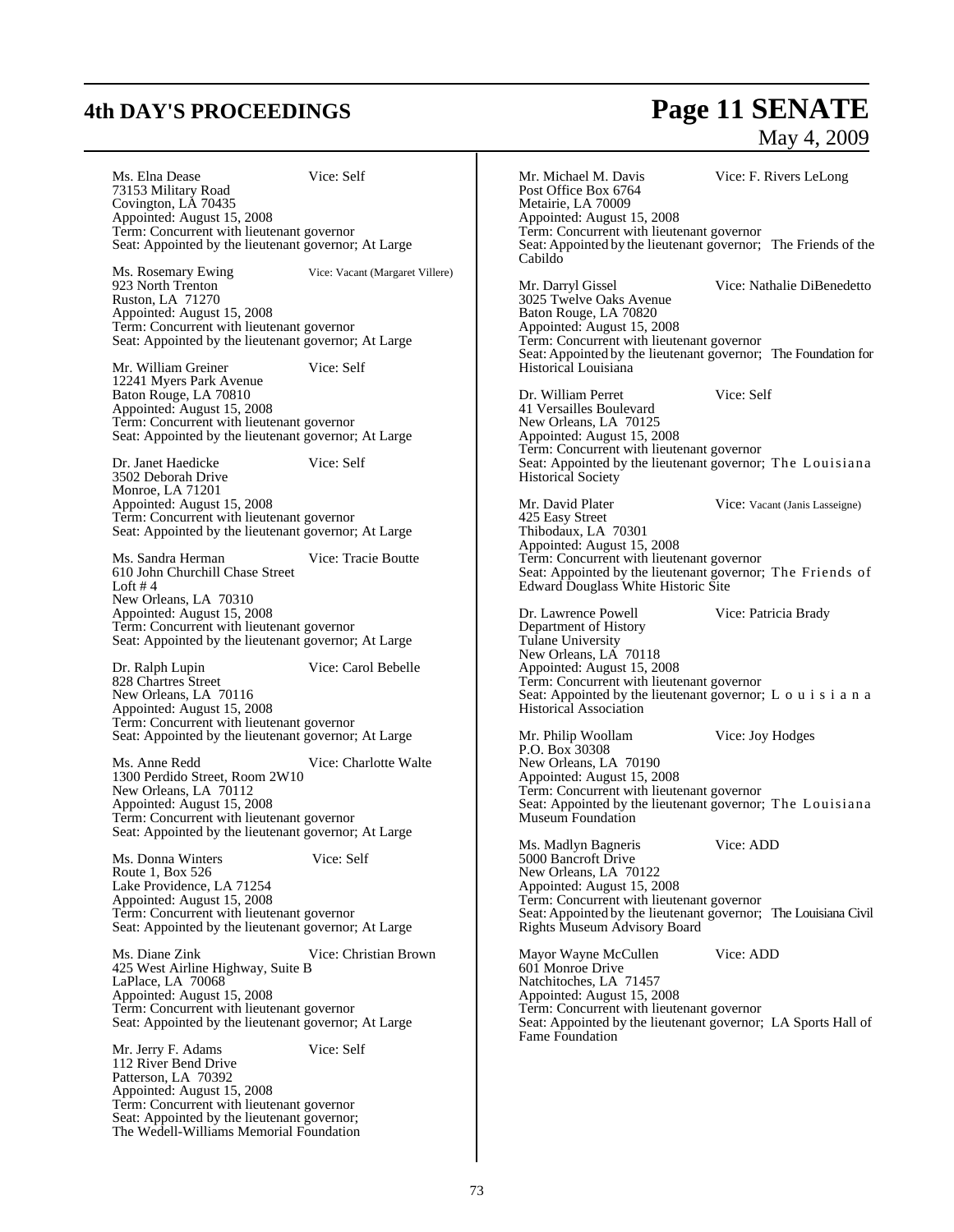#### **STATE OF LOUISIANA Office of the Lieutenant Governor**

October 6, 2008

The Honorable Joel T. Chaisson II President Louisiana State Senate Post Office Box 94183 Baton Rouge, LA 70804-9183

Dear Senator Chaisson:

Pursuant to Act 804 of the 2008 Regular Legislative Session, I have appointed the following individuals to the Louisiana Retirement Development Commission, and therefore, submit to you the names for consideration of Senate confirmation as required by law.

Mayor Jamie Mayo Ms. Deborah Randolph Ms. Carol LeBlanc Ms. Nancy McPherson Ms. Betty Stewart

Thank you in advance for your attention to this important matter, and please contact me should you have any questions or need additional information.

> Sincerely, MITCHELL J. LANDRIEU Lieutenant Governor

Mayor Jamie Mayo Vice: Self 400 Lea Joyner Expressway Monroe, LA 71210 Appointed: August 15, 2008 Term: Concurrent with lieutenant governor Seat: Appointed by the lieutenant governor; Sportsman's Paradise Region

Deborah Randolph Vice: Ed Dranguet 1808 White Street Alexandria, LA 71303 Appointed: August 15, 2008 Term: Concurrent with lieutenant governor Seat: Appointed by the lieutenant governor; Crossroads Region

Carol LeBlanc Vice: Self 292 St. Peter Street Raceland, LA 70394 Appointed: August 15, 2008 Term: Concurrent with lieutenant governor Seat: Appointed by the lieutenant governor; Cajun Country Region

NancyMcPherson Vice: Sherri McConnel One American Place 301 Main Street, Suite 1012 Baton Rouge, LA 70825 Appointed: August 15, 2008 Term: Concurrent with lieutenant governor Seat: Appointed by the lieutenant governor; Plantation Country Region

Betty Stewart Vice: Self 13143 Wardline Road Hammond, LA 70401 Appointed: August 15, 2008 Term: Concurrent with lieutenant governor Seat: Appointed by the lieutenant governor; Greater New Orleans Region

# **Page 12 SENATE 4th DAY'S PROCEEDINGS**

#### **STATE OF LOUISIANA Office of the Lieutenant Governor**

October 6, 2008

The Honorable Joel T. Chaisson II, President Post Office Box 94183 Baton Rouge, LA 70804-9183

Dear Senator Chaisson:

Pursuant to Act 804 of the 2008 Regular Legislative Session, I have appointed the following individuals to the Louisiana Tourism Development Commission, and therefore, submit to you the names for consideration of Senate confirmation as required by law.

Mr. Maurice LeBlanc Ms. Genny Nadler Thomas Ms. Sherry Smith Ms. Bonnie Rabe Ms. Shelley Johnson Mr. Phil Frost Ms. Dianne D'Amico Mr. Ralph Ney Mr. Curtis Joseph Joubert Mr. John Ed Bartmess Mr. Paul Prudhomme Mr. Christopher "Kim" Carver Ms. Mary Ann Nunley Ms. Carolyn G. Whitfield Mr. Gregory M. Reggio Mr. Riley "Glen" Armantrout III Mr. Curtis J. Hue Mr. John Crook

Thank you in advance for your attention to this important matter, please contact me should you have any questions or need additional information.

> Sincerely, MITCHELL J. LANDRIEU Lieutenant Governor

Mr. Maurice LeBlanc Vice: Carol LeAnne Everhardt 46049 Highway 445 P.O. Box 519 Robert, LA 70455 Appointed: August 15, 2008 Term: Pleasure of the lieutenant governor Seat: Appointed by the lieutenant governor; LA Campground Owners Association

Ms. Genny Nadler Thomas Vice: Gwendolyn Elmore P.O. Box 4434 Baton Rouge, LA 70821 Appointed: August 15, 2008 Term: Pleasure of lieutenant governor Seat: Appointed by the lieutenant governor; LA Association of Museums

Ms. Sherry Smith Vice: Shelley Johnson P O Box 1070 Alexandria, LA 71309 Appointed: August 15, 2008 Term: Pleasure of the lieutenant governor Seat: Appointed by the lieutenant governor; LA Association of Convention & Visitors Bureaus

Ms. Bonnie Rabe Vice: Shirley Dittloff 2727 St. Charles Avenue New Orleans, LA 70130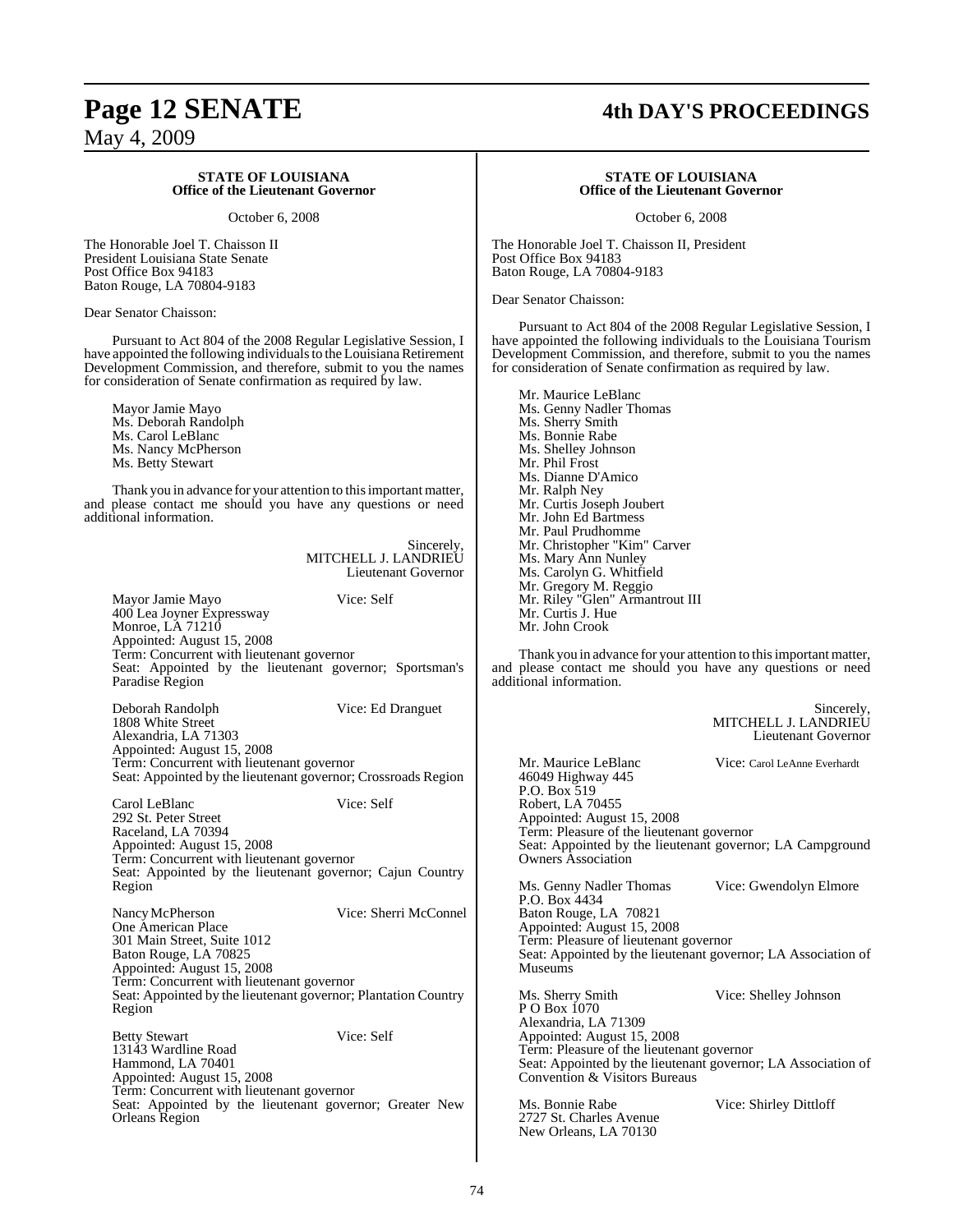# **4th DAY'S PROCEEDINGS Page 13 SENATE**

## May 4, 2009

Appointed: August 15, 2008 Term: Pleasure of the lieutenant governor Seat: Appointed by the lieutenant governor; LA Bed & Breakfast Association

Ms. Shelley Johnson Vice: Carrie Stansbury 1624 Enterprise Boulevard Lake Charles, LA 70601 Appointed: August 15, 2008 Term: Pleasure of the lieutenant governor Seat: Appointed by the lieutenant governor; LTPA representative

Mr. Phil Frost Vice: Leslie Brewer P.O. Box 60 Baker, LA 70704 Appointed: August 15, 2008 Term: Pleasure of the lieutenant governor Seat: Appointed by the lieutenant governor; LA Attractions Association

Ms. Dianne D'Amico Vice:Vacant(Robert "Tico"Bevier) Country Inn & Suites 2727 Monroe Highway Pineville LA 71360 Appointed: August 15, 2008 Term: Pleasure of the lieutenant governor Seat: Appointed by the lieutenant governor; LA Hotel/Motel Association

Mr. Ralph Ney Vice: Self 4914 Constitution Avenue Baton Rouge, LA 70808 Appointed: August 15, 2008 Term: Pleasure of the lieutenant governor Seat: Appointed by the lieutenant governor; LA Hotel/Motel Association

Mr. Curtis Joseph Joubert Vice: Self 851 West Park Boulevard Eunice, LA 70535 Appointed: August 15, 2008 Term: Pleasure of the lieutenant governor Seat: Appointed by the lieutenant governor; At Large

Mr. John Ed Bartmess Vice: Self P.O. Box 4 Enterprise, LA 71425 Appointed: August 15, 2008 Term: Pleasure of the lieutenant governor Seat: Appointed by the lieutenant governor; At large

Mr. Paul Prudhomme Vice: Self 720 Distributors Row Harahan, LA 70123 Appointed: August 15, 2008 Term: Pleasure of lieutenant governor Seat: Appointed by the lieutenant governor; At large

Mr. Christopher "Kim" Carver Vice: Self 2021 Lakeshore Drive, Suite 500 New Orleans, LA 70122 Appointed: August 15, 2008 Term: Pleasure of the lieutenant governor Seat: Appointed by the lieutenant governor; At large Ms. Mary Ann Nunley Vice: Self 1032 Williams Avenue Natchitoches, LA 71457 Appointed: August 15, 2008 Term: Pleasure of the lieutenant governor Seat: Appointed by the lieutenant governor; At large Ms. Carolyn G. Whitfield Vice: Self 206 Fairway Drive Monroe, LA 71201 Appointed: August 15, 2008 Term: Pleasure of the lieutenant governor Seat: Appointed by the lieutenant governor; At large Mr. Gregory M. Reggio Vice: Self 3000 48th Street Metairie, LA 70001 Appointed: August 15, 2008 Term: Pleasure of the lieutenant governor Seat: Appointed by the lieutenant governor; LA Restaurant Association Mr. Riley "Glen" Armantrout III Vice: self 3806 Bauvais Street Metairie, LA 70001 Appointed: August 15, 2008 Term: Pleasure of the lieutenant governor Seat: Appointed by the lieutenant governor; LA Restaurant Association Mr. Curtis J. Hue Vice: self 601 Oak Lane Thibodaux, LA 70301 Appointed: August 15, 2008 Term: Pleasure of the lieutenant governor Seat: Appointed by the lieutenant governor; LA Association of Fairs & Festivals

Mr. John Crook Vice:Vacant (Mary Wolbrett) Vernon Parish Tourism and Recreation Commission P.O. Box 349 Leesville, LA 71496 Appointed: August 15, 2008 Term: Pleasure of the lieutenant governor Seat: Appointed by the lieutenant governor; LA Preservation Alliance

#### **STATE OF LOUISIANA Department of Social Services**

January 8, 2009

The Honorable Joel T. Chaisson II President Louisiana State Senate Post Office Box 94183 Baton Rouge, LA 70804-9183

Dear Senator Chaisson:

In accordance with Louisiana Revised Statute 36:475, I have appointed Ms. Susan Sonnier as Deputy Secretary of the Louisiana Department of Social Services.

In that regard, I hereby acknowledge the following appointment to the Department of Social Services and submit to you the name for consideration of Senate confirmation as required by law.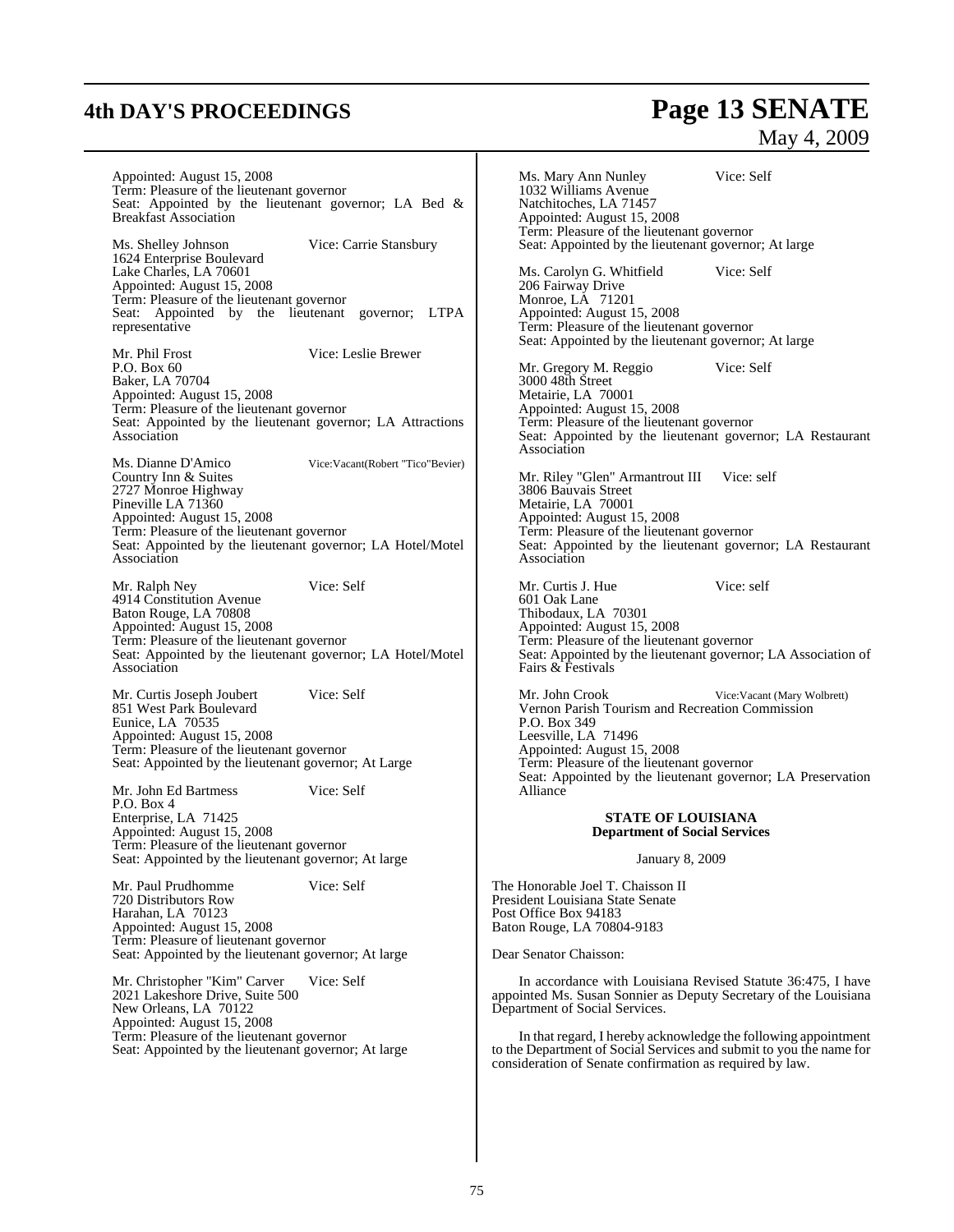Baton Rouge, LA 70821

## May 4, 2009

#### DEPUTY SECRETARY OF THE DEPARTMENT OF SOCIAL SERVICES (Effective September 17, 2008) Ms. Susan Sonnier P. O. Box 3776

Thank you in advance for your attention to this important matter, and please contact me should you have any questions or need additional information.

> Sincerely, KRISTY H. NICHOLS Secretary

#### **STATE OF LOUISIANA Department of Veterans Affairs**

February 20, 2009

The Honorable Joel T. Chaisson II President Louisiana State Senate Post Office Box 94183 Baton Rouge, LA 70804-9183

Dear Senator Chaisson:

In accordance with Louisiana Revised Statute 36:785, I have appointed Thomas L. Enright, Jr. as deputy secretary of the Louisiana Department of Veterans Affairs.

In that regard, I hereby acknowledge the following appointment to the Department of Veterans Affairs and submit to you the name for consideration of Senate confirmation as required by law.

DEPUTY SECRETARY OF THE DEPARTMENT OF VETERANS AFFAIRS (Effective August 1, 2008) Mr. Thomas L. Enright, Jr. P. O. Box 94095 Baton Rouge, LA 70804-9095

Thank you in advance for your attention to this important matter, and please contact me should you have any questions or need additional information.

> Sincerely, LANE A. CARSON Secretary

#### **STATE OF LOUISIANA Department of Wildlife and Fisheries**

March 20, 2009

The Honorable Joel T. Chaisson II President Louisiana Senate Post Office Box 94183 Baton Rouge, LA 70804-9183

Dear President Chaisson and Members of the Senate:

Pursuant to the authority granted to me as set forth in Louisiana Revised Statue 56:331, I have appointed the following individuals as members of the Louisiana Crab Task Force, and therefore, respectfully submit these to you for consideration of Senate confirmation as required by law.

Mr. Iim Rich P. O. Box 759 Abbeville, LA 70510

# **Page 14 SENATE 4th DAY'S PROCEEDINGS**

Crab Dealer /Processor Appointed: June 24, 2008 Vice: Self

Mr. Roy Meek P. O. Box 645 Larose, LA 70373 Crab Dealer /Processor Appointed: June 24, 2008 Vice: Self

Mr. Gary Bauer Pontchartrain Blue Crab, Inc. 38327 Salt Bayou Rd. Slidell, LA 70461 Crab Dealer/Processor Appointed: June 24, 2008 Vice: Self

Mr. Dennis Landry Crabs, LLC 157 Twin Acres Drive Lockport, LA 70374 Crab Dealer/Processor Appointed: June 24, 2008 Vice: Self

Mr. Peter Peterson 20178 Glory Rd. Ponchatoula, LA 70454 Soft crab producer Appointed: June 24, 2008 Vice: Self

Mr. Pete Garcia Rt. 6, Box 285K New Orleans, LA 70129 Soft crab producer Appointed: June 24, 2008 Vice: Self

Mr. L. J. Sandras R427 Aragon Rd. Montegut, LA 70373 Commercial hard crab fisherman Appointed: June 24, 2008 Vice: Self

Mr. Keith Watts 39161 Everett Lane Ponchatoula, LA 70454 Commercial hard crab fisherman Appointed: June 24, 2008 Vice: Self

Mr. William Cramer 1718 Hwy. 109 South Vinton, LA 70668 Commercial hard crab fisherman Appointed: June 24, 2008 Vice: Self

Mr. Randall Cramer 714 Gateway Drive Lake Charles, LA 70611 Commercial hard crab fisherman Appointed: June 24, 2008 Vice: Self

Mr. Timmy Punch 504 Hyland Drive Lockport, LA 70374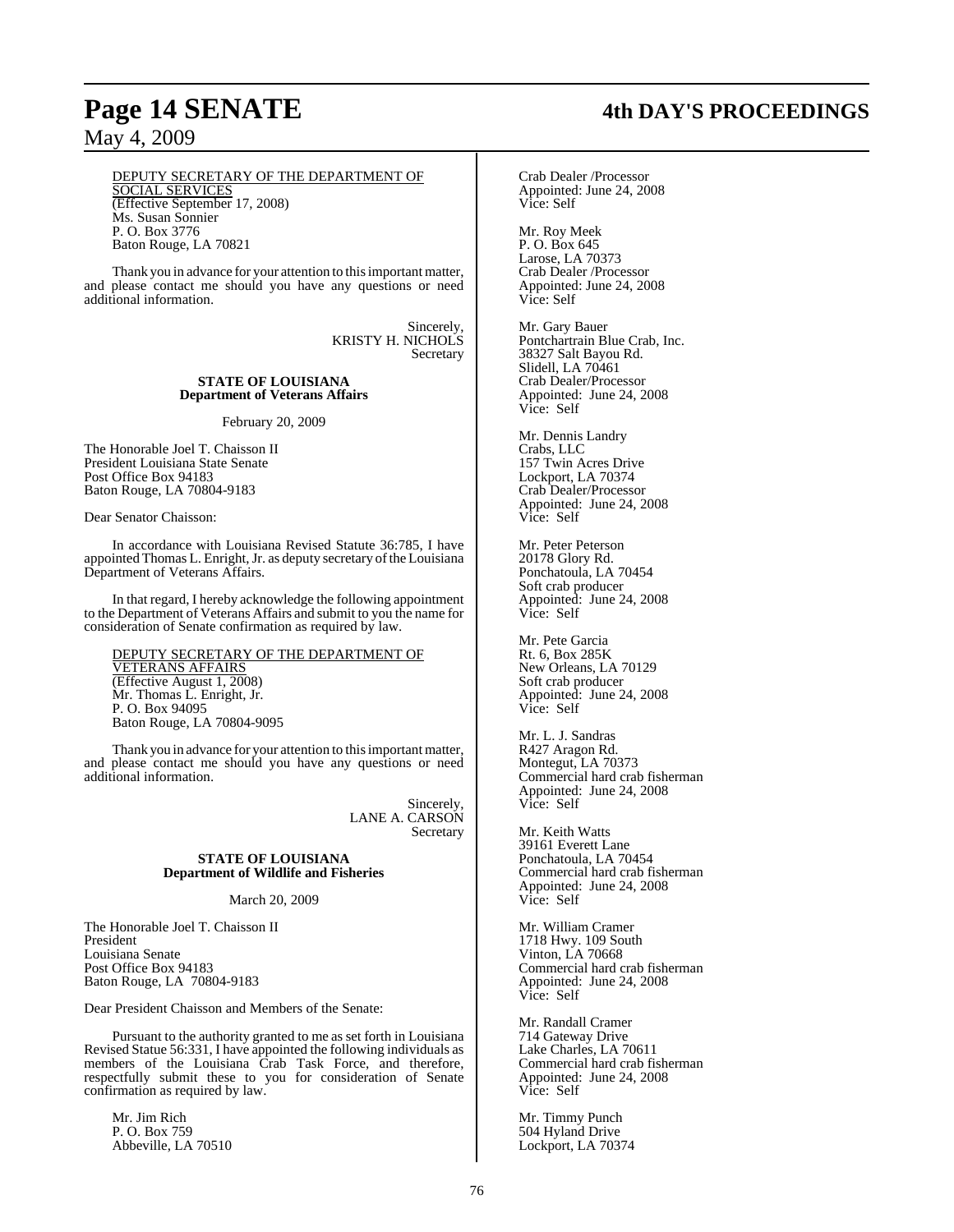# **4th DAY'S PROCEEDINGS Page 15 SENATE**

# May 4, 2009

Commercial hard crab fisherman Appointed: June 24, 2008 Vice: Self

Mr. Albert "Rusty" Gaude Cooperative Extension Service 479 F. Edward Hebert Blvd., Suite 201 Belle Chase, LA 70037 LSU Sea Grant Biologist Appointed: New Vice: Mr. Jerald Horst

Mr. Mark Benfield Coastal Fisheries Institute Louisiana State University 218 Wetland Resources Baton Rouge, LA 70803 University Marine Biologist Appointed: June 24, 2008 Vice: Self

Mr. Vince Guillory Department of Wildlife and Fisheries P. O. Box 189 Bourg, LA 70343 Department of Wildlife and Fisheries biologist Appointed: June 24, 2008 Vice: Self

Mr. David Lavergne Department of Wildlife and Fisheries P. O. Box 98000 Baton Rouge, LA 70898-9000 Department of Wildlife and Fisheries economist Appointed: June 24, 2008 Vice: Self

Lt. Col. Jeff Mayne Department of Wildlife and Fisheries P. O. Box 98000 Baton Rouge, LA 70898-9000 Department of Wildlife and Fisheries enforcement agent Appointed: June 24, 2008 Vice: Self

Melissa Trosclair Daigle Louisiana Sea Grant 205 Sea Grant Bldg. Louisiana State University Baton Rouge, LA 70803 LSU Sea Grant attorney Appointed: New Vice: Mr. Jim Wilkins

Walter Keithly Coastal Fisheries Institute Wetland Resources Building Louisiana State University Baton Rouge, LA 70803 LSU Fisheries Economist Appointed: June 24, 2008 Vice: Self

If further information is needed, please do not hesitate to contact me.

With best wishes and kindest personal regards, I remain

Very truly yours, ROBERT J. BARHAM Secretary

#### **Introduction of Senate Resolutions**

Senator Thompson asked for and obtained a suspension of the rules to read Senate Resolutions a first and second time.

## **SENATE RESOLUTION NO. 5—**<br>BY SENATOR THOMPSON

A RESOLUTION

To commend Adam Millikin, Jr., upon the celebration of his one hundredth birthday.

On motion of Senator Thompson, the resolution was read by title and adopted.

#### **SENATE RESOLUTION NO. 6—**

BY SENATORS BROOME, CROWE, JACKSON AND RISER A RESOLUTION

To commend and congratulate ExxonMobil on the occasion of its 100<sup>th</sup> anniversary of operations in Louisiana and to commend and congratulate ExxonMobil employees in Louisiana for their outstanding role as community volunteers and responsible corporate citizens and fortheir continued pursuit of unparalleled safety.

On motion of Senator Broome, the resolution was read by title and adopted.

#### **Introduction of Senate Concurrent Resolutions**

Senator Michot asked for and obtained a suspension of the rules to read Senate Concurrent Resolutions a first and second time.

#### **SENATE CONCURRENT RESOLUTION NO. 15—** BY SENATOR MICHOT

A CONCURRENT RESOLUTION To memorialize the Congress of the United States to take such actions as are necessary to maintain the current incentives for the exploration and production of domestic oil and natural gas.

The resolution was read by title. Senator Michot moved to adopt the Senate Concurrent Resolution.

## **ROLL CALL**

The roll was called with the following result:

#### YEAS

Mr. President Dupre Morrell<br>
Adley Erdey Morrish Adley Erdey Morrish Alario Gautreaux N Murray<br>
Appel Gray Evans Nevers Appel Gray Evans Nevers<br>Broome Heitmeier Ouinn Broome Heitmeier Quinn<br>
Cheek Jackson Riser Cheek Jackson Riser<br>Claitor Kostelka Shaw Claitor Kostelka Shaw Crowe LaFleur<br>Donahue Long Donahue Long Thompson Duplessis Total - 32

Total - 0

Marionneaux<br>Michot

**NAYS** 

ABSENT

Amedee Hebert McPherson<br>
Gautreaux B Martiny Mount Gautreaux B Total - 6

The Chair declared the Senate adopted the Senate Concurrent Resolution and ordered it sent to the House.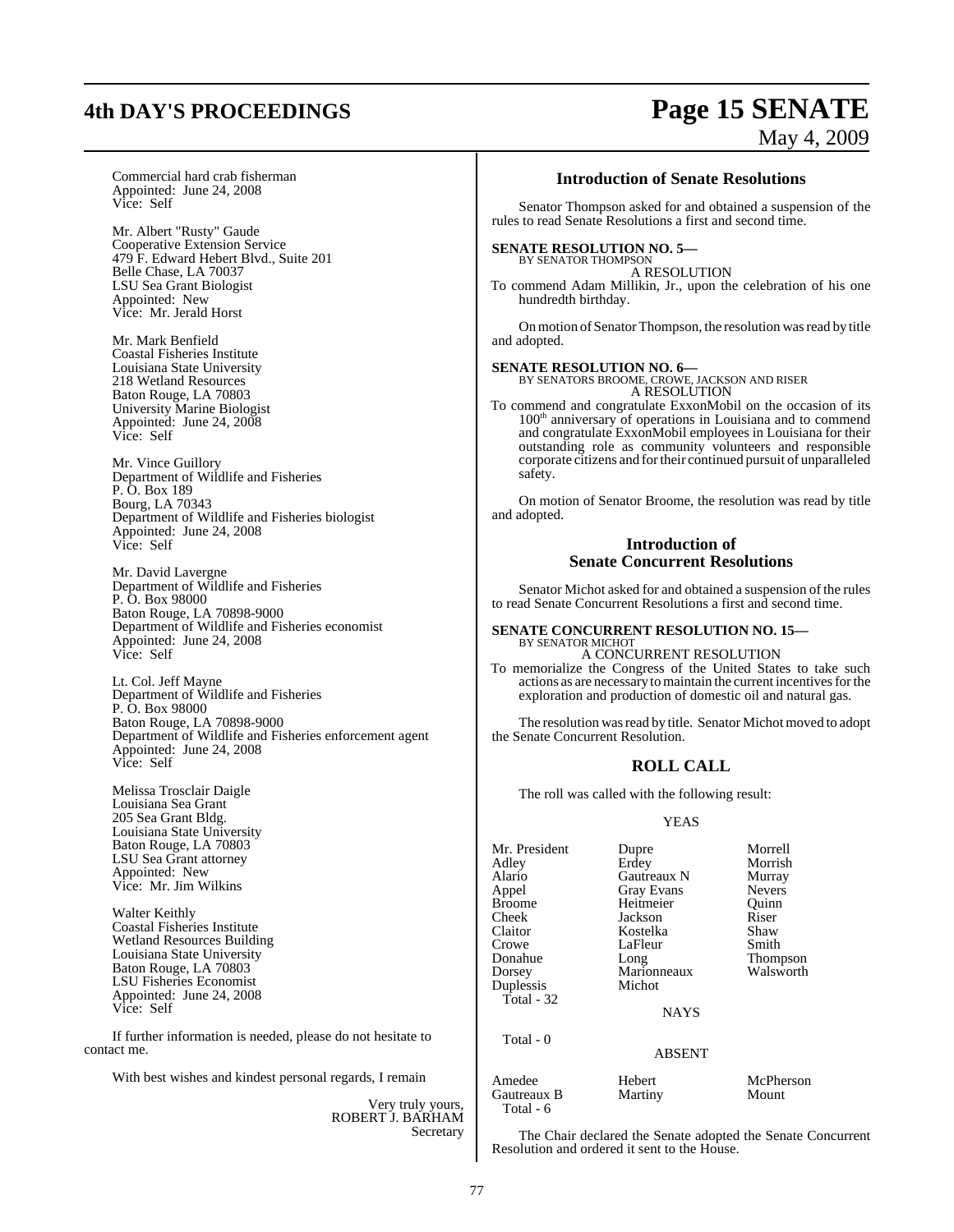#### **SENATE CONCURRENT RESOLUTION NO. 16—** BY SENATOR QUINN

A CONCURRENT RESOLUTION

To urge and request the Louisiana State Law Institute to study certain aspects of court-ordered mediation.

The resolution was read by title. Senator Quinn moved to adopt the Senate Concurrent Resolution.

## **ROLL CALL**

The roll was called with the following result:

#### YEAS

Morrish

Mr. President Dupre Morrell<br>
Adley Erdey Morrish Alario Gautreaux N Murray Appel Gray Evans Nevers<br>Broome Heitmeier Ouinn Cheek Jackson Riser<br>Claitor Kostelka Shaw Claitor **Kostelka** Shaw<br>Crowe LaFleur Smith Donahue Long Thompson Dorsey Marionneaux<br>
Duplessis Michot Duplessis Total - 32

Heitmeier<br>Iackson LaFleur

#### NAYS

| otal |  |  |
|------|--|--|
|------|--|--|

#### ABSENT

| Amedee                   | Hebert  | McPherson |
|--------------------------|---------|-----------|
| Gautreaux B<br>Total - 6 | Martiny | Mount     |

The Chair declared the Senate adopted the Senate Concurrent Resolution and ordered it sent to the House.

#### **SENATE CONCURRENT RESOLUTION NO. 17—**

BY SENATOR NEVERS A CONCURRENT RESOLUTION

To provide for legislative approval of the formula to determine the cost of a minimumfoundation programof education in all public elementary and secondary schools as well as to equitably allocate the funds to parish and city school systems as developed by the State Board of Elementary and Secondary Education and adopted by the board on March 12, 2009.

The resolution was read by title and referred by the President to the Committee on Education.

#### **SENATE CONCURRENT RESOLUTION NO. 18—** BY SENATOR BROOME

A CONCURRENT RESOLUTION

To urge and request the city of Baton Rouge to evaluate and update its comprehensive wastewater treatment plan in order to address the needs and concerns of the citizens of Baton Rouge.

The resolution was read by title and referred by the President to the Committee on Local and Municipal Affairs.

## **SENATE CONCURRENT RESOLUTION NO. 19—**

BY SENATOR HEITMEIER A CONCURRENT RESOLUTION

To urge and request the state of Louisiana and all levels of state government to work in conjunction with all public and private hospitals within the state to ensure that the citizens of the state are prepared to handle a possible outbreak of the influenza A  $(H1\bar{N}1)$  virus in the state of Louisiana.

The resolution was read by title. Senator Heitmeier moved to adopt the Senate Concurrent Resolution.

## **Page 16 SENATE 4th DAY'S PROCEEDINGS**

### **ROLL CALL**

The roll was called with the following result:

#### YEAS

| Mr. President | Dupre             | Morrell       |
|---------------|-------------------|---------------|
| Adley         | Erdey             | Morrish       |
| Alario        | Gautreaux N       | Murray        |
| Appel         | <b>Gray Evans</b> | <b>Nevers</b> |
| <b>Broome</b> | Heitmeier         | Ouinn         |
| Cheek         | Jackson           | Riser         |
| Claitor       | Kostelka          | Shaw          |
| Crowe         | LaFleur           | Smith         |
| Donahue       | Long              | Thompson      |
| Dorsey        | Marionneaux       | Walsworth     |
| Duplessis     | Michot            |               |
| Total - 32    |                   |               |
|               | <b>NAYS</b>       |               |
| Total - 0     |                   |               |
|               | <b>ABSENT</b>     |               |
| Amedee        | Hebert            | McPherson     |
| Gautreaux B   | Martiny           | Mount         |

Total - 6

| McPherson |
|-----------|
| Mount     |

The Chair declared the Senate adopted the Senate Concurrent Resolution and ordered it sent to the House.

#### **SENATE CONCURRENT RESOLUTION NO. 20—** BY SENATOR MORRISH

#### A CONCURRENT RESOLUTION

To express continued support for the Coastal Restoration and Enhancement Through Science and Technology (CREST) Program for its role in providing new research and scientific information for coastal restoration and protection.

The resolution was read by title. Senator Morrish moved to adopt the Senate Concurrent Resolution.

#### **ROLL CALL**

The roll was called with the following result:

#### YEAS

| Mr. President | Erdey              | Morrish       |
|---------------|--------------------|---------------|
| Adley         | <b>Gautreaux N</b> | Murray        |
| Alario        | Gray Evans         | <b>Nevers</b> |
| Appel         | Heitmeier          | Ouinn         |
| Cheek         | Jackson            | Riser         |
| Claitor       | Kostelka           | Shaw          |
| Crowe         | LaFleur            | Smith         |
| Donahue       | Long               | Thompson      |
| Dorsey        | Marionneaux        | Walsworth     |
| Duplessis     | Michot             |               |
| Dupre         | Morrell            |               |
| Total - 31    |                    |               |
|               | <b>NAYS</b>        |               |
| Total $-0$    |                    |               |
|               | <b>ABSENT</b>      |               |
| Amedee        | Hebert             | Mount         |
| <b>Broome</b> | Martiny            |               |
| Gautreaux B   | McPherson          |               |

The Chair declared the Senate adopted the Senate Concurrent Resolution and ordered it sent to the House.

Total - 7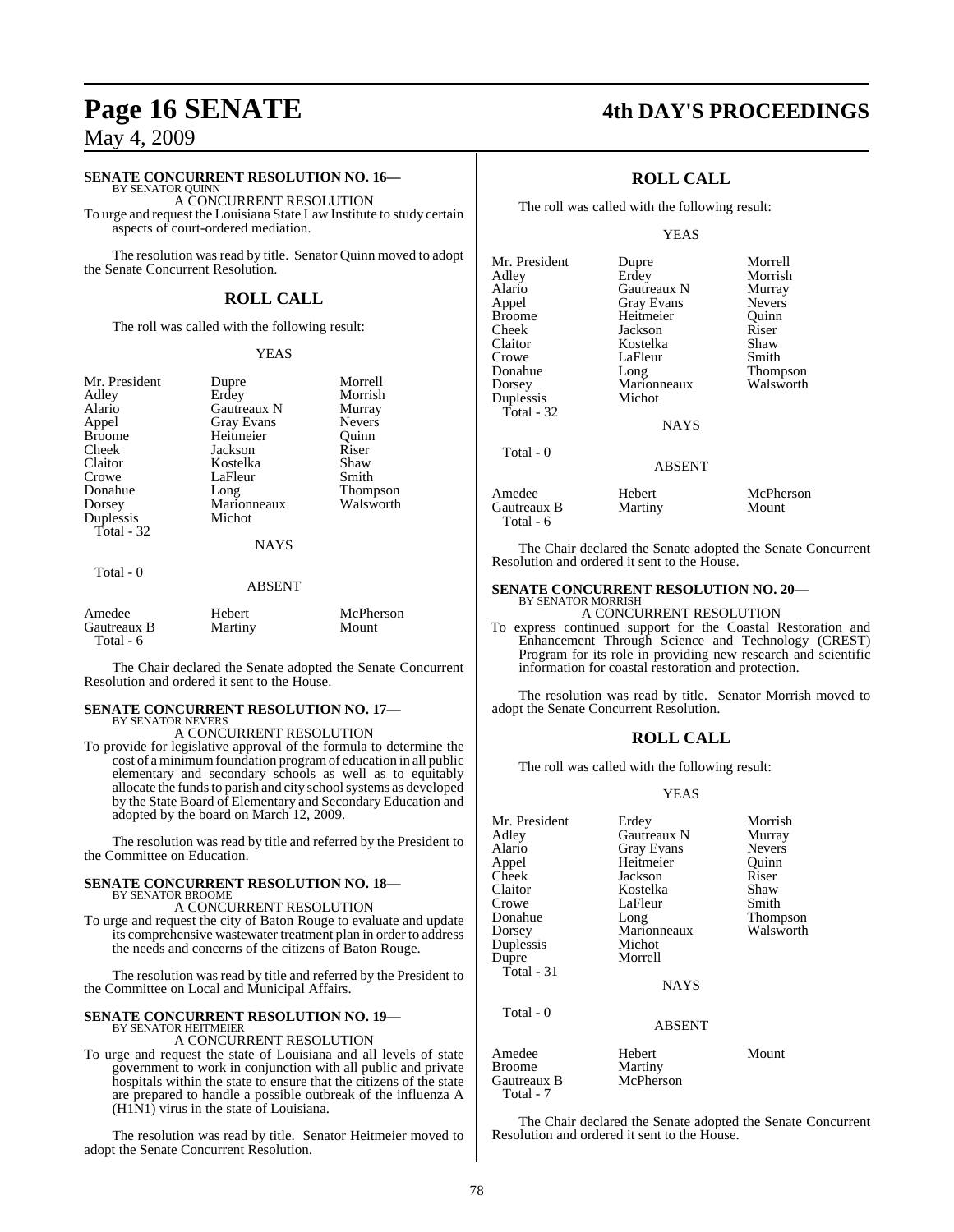# **4th DAY'S PROCEEDINGS Page 17 SENATE**

# **SENATE CONCURRENT RESOLUTION NO. 21—**<br>BY SENATORS MORRISH AND MOUNT A CONCURRENT RESOLUTION

To commend the town of Iowa, Utility Clerk Valerie Aucoin, for her heroic response and assessment during a medical emergency situation.

The resolution was read by title. Senator Morrish moved to adopt the Senate Concurrent Resolution.

### **ROLL CALL**

The roll was called with the following result:

#### YEAS

| Mr. President<br>Adley<br>Alario<br>Appel<br><b>Broome</b><br>Cheek<br>Claitor<br>Crowe<br>Donahue | Dupre<br>Erdey<br>Gautreaux N<br><b>Gray Evans</b><br>Heitmeier<br>Jackson<br>Kostelka<br>LaFleur | Morrell<br>Morrish<br>Murray<br><b>Nevers</b><br>Ouinn<br>Riser<br>Shaw<br>Smith |
|----------------------------------------------------------------------------------------------------|---------------------------------------------------------------------------------------------------|----------------------------------------------------------------------------------|
|                                                                                                    |                                                                                                   |                                                                                  |
| Dorsey                                                                                             | Long<br>Marionneaux                                                                               | Thompson<br>Walsworth                                                            |
| Duplessis<br>Total - 32                                                                            | Michot                                                                                            |                                                                                  |
|                                                                                                    | NAYS                                                                                              |                                                                                  |
| Total - 0                                                                                          | <b>ABSENT</b>                                                                                     |                                                                                  |
| Amedee<br>Gautreaux B<br>Total - 6                                                                 | Hebert<br>Martiny                                                                                 | McPherson<br>Mount                                                               |

The Chair declared the Senate adopted the Senate Concurrent Resolution and ordered it sent to the House.

# **SENATE CONCURRENT RESOLUTION NO. 22—** BY SENATORS MORRISH AND MOUNT

A CONCURRENT RESOLUTION

To commend Lieutenant Doug Firestone of the Iowa Police Department for his heroic response and assessment during a medical emergency situation.

The resolution was read by title. Senator Morrish moved to adopt the Senate Concurrent Resolution.

## **ROLL CALL**

The roll was called with the following result:

#### **YEAS**

| Dupre             | Morrell         |
|-------------------|-----------------|
| Erdey             | Morrish         |
| Gautreaux N       | Murray          |
| <b>Gray Evans</b> | <b>Nevers</b>   |
| Heitmeier         | Ouinn           |
| Jackson           | Riser           |
| Kostelka          | Shaw            |
| LaFleur           | Smith           |
| Long              | <b>Thompson</b> |
| Marionneaux       | Walsworth       |
| Michot            |                 |
|                   |                 |
|                   |                 |

# May 4, 2009

**NAYS** 

ABSENT

Amedee Hebert McPherson<br>
Gautreaux B Martiny Mount Gautreaux B Total - 6

Total - 0

The Chair declared the Senate adopted the Senate Concurrent Resolution and ordered it sent to the House.

#### **SENATE CONCURRENT RESOLUTION NO. 23—** BY SENATORS MORRISH AND MOUNT A CONCURRENT RESOLUTION

To commend Iowa Police Chief Howard K. Vincent for his heroic response and assessment during a medical emergency situation.

The resolution was read by title. Senator Morrish moved to adopt the Senate Concurrent Resolution.

#### **ROLL CALL**

The roll was called with the following result:

#### YEAS

| Mr. President            | Dupre             | Morrell         |  |  |
|--------------------------|-------------------|-----------------|--|--|
| Adley                    | Erdey             | Morrish         |  |  |
| Alario                   | Gautreaux N       | Murray          |  |  |
| Appel                    | <b>Gray Evans</b> | <b>Nevers</b>   |  |  |
| <b>Broome</b>            | Heitmeier         | Quinn           |  |  |
| Cheek                    | Jackson           | Riser           |  |  |
| Claitor                  | Kostelka          | Shaw            |  |  |
| Crowe                    | LaFleur           | Smith           |  |  |
| Donahue                  | Long              | <b>Thompson</b> |  |  |
| Dorsey                   | Marionneaux       | Walsworth       |  |  |
| Duplessis                | Michot            |                 |  |  |
| Total - 32               |                   |                 |  |  |
|                          | <b>NAYS</b>       |                 |  |  |
| Total - 0                |                   |                 |  |  |
|                          | <b>ABSENT</b>     |                 |  |  |
| Amedee                   | Hebert            | McPherson       |  |  |
| Gautreaux B<br>Total - 6 | Martiny           | Mount           |  |  |

The Chair declared the Senate adopted the Senate Concurrent Resolution and ordered it sent to the House.

### **Senator Broome in the Chair**

#### **SENATE CONCURRENT RESOLUTION NO. 24—** BY SENATOR CROWE

A CONCURRENT RESOLUTION To commend Domino Sugar, the Chalmette Refinery of American

Sugar Refining, Inc., upon its anniversary of one hundred years of continuous refinement, production and distribution of an exceptional variety of sugar products.

The resolution was read by title. Senator Crowe moved to adopt the Senate Concurrent Resolution.

### **ROLL CALL**

The roll was called with the following result:

#### YEAS

Mr. President Dupre Morrell<br>Adley Erdey Morrish

Morrish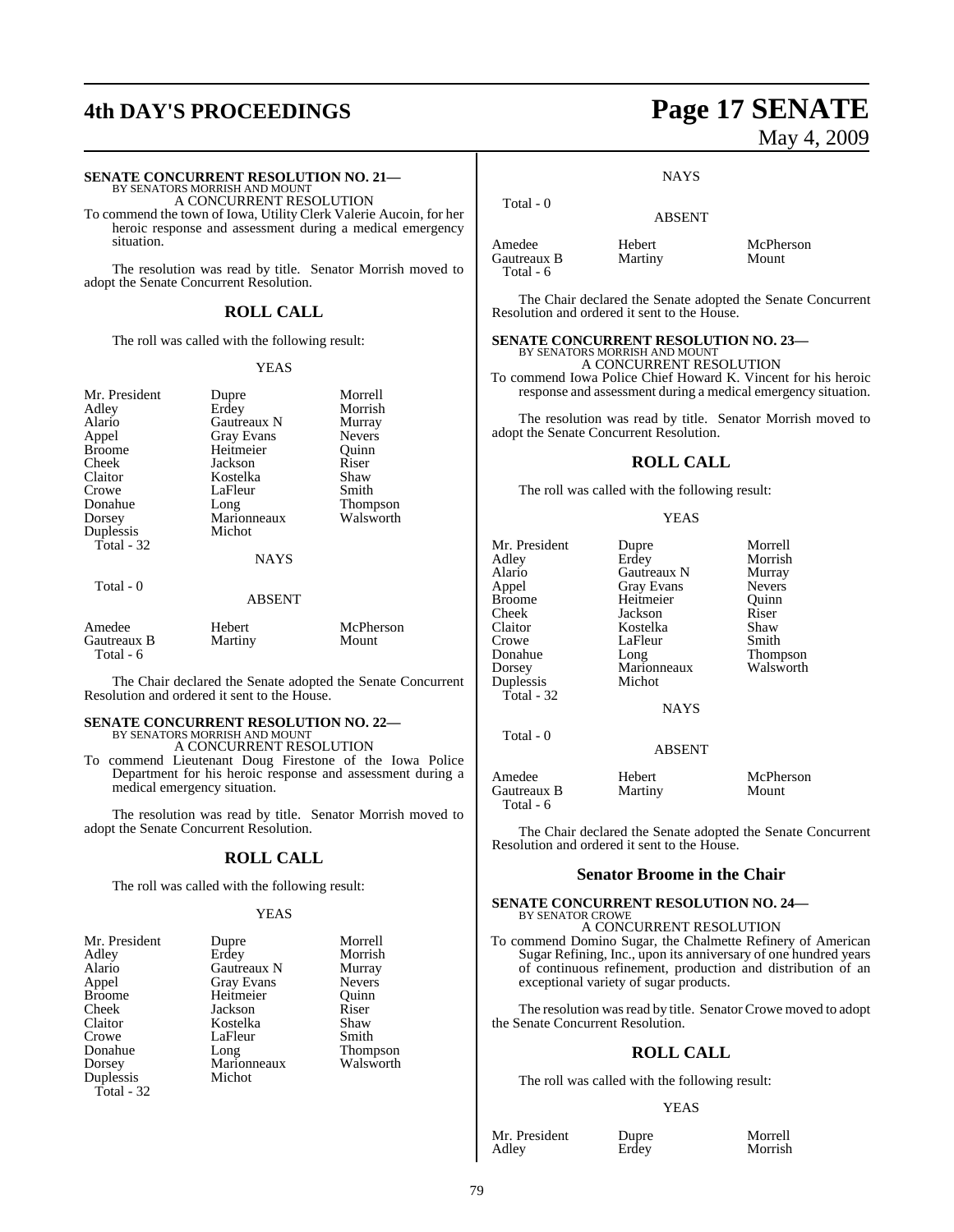| Gautreaux N       | Murray        |
|-------------------|---------------|
| <b>Gray Evans</b> | <b>Nevers</b> |
| Heitmeier         | Ouinn         |
| Jackson           | Riser         |
| Kostelka          | Shaw          |
| LaFleur           | Smith         |
|                   | Thompson      |
| Marionneaux       | Walsworth     |
| Michot            |               |
|                   |               |
| <b>NAYS</b>       |               |
|                   |               |
|                   | Long          |

Total - 0

#### ABSENT

| Amedee      | Hebert  | McPherson |
|-------------|---------|-----------|
| Gautreaux B | Martiny | Mount     |
| Total - 6   |         |           |

The Chair declared the Senate adopted the Senate Concurrent Resolution and ordered it sent to the House.

#### **Rules Suspended**

Senator Adley asked for and obtained a suspension of the rules to revert to the order of:

#### **Introduction of Senate Bills and Joint Resolutions**

Senator Adley asked for and obtained a suspension of the rules to read Senate Bills and Joint Resolutions a first and second time and refer them to committee.

#### **SENATE BILL NO. 323—** BY SENATOR ADLEY

AN ACT

To enact R.S. 38:291(J), relative to levee districts; to create and provide relative to the North Bossier Levee and Drainage District; to provide for its authority, powers, duties, functions, and responsibilities, including the authority to incur debt and levy ad valorem taxes subject to voter approval; to provide for its board of commissioners and for the nomination and appointment of members to the board; to provide for the transfer of assets; and to provide for related matters.

The bill was read by title and referred by the President to the Committee on Transportation, Highways and Public Works.

#### **Message from the House**

#### **ASKING CONCURRENCE IN HOUSE CONCURRENT RESOLUTIONS**

April 30, 2009

To the Honorable President and Members of the Senate:

I am directed to inform your honorable body that the House of Representatives has finally passed and asks your concurrence in the following House Concurrent Resolutions:

# **HOUSE CONCURRENT RESOLUTION NO. 80—** BY REPRESENTATIVE PEARSON A CONCURRENT RESOLUTION

To recognize the month of April as Child Abuse Month and to commend the Children's Advocacy Center for their efforts in serving abuse survivors.

# **Page 18 SENATE 4th DAY'S PROCEEDINGS**

## **HOUSE CONCURRENT RESOLUTION NO. 78—** BY REPRESENTATIVE JANE SMITH A CONCURRENT RESOLUTION

To commend Anna Loftin of Elm Grove upon her outstanding accomplishments.

## **HOUSE CONCURRENT RESOLUTION NO. 43—** BY REPRESENTATIVE ELLINGTON A CONCURRENT RESOLUTION

To approve a proposed amendment, Action Plan Amendment Number 1, to the State of Louisiana Action Plan for the Utilization of Community Development Block Grant Funds in Response to Hurricanes Gustav and Ike proposed by the Louisiana Recovery Authority and approved by the governor and the Joint Legislative Committee on the Budget for the Louisiana Farm Recovery Loan and Grant Program and the Louisiana Critical Farm Infrastructure Grant Program; and to provide for other matters pertaining thereto.

> Respectfully submitted, ALFRED W. SPEER Clerk of the House of Representatives

#### **House Concurrent Resolutions**

Senator Shaw asked for and obtained a suspension of the rules to read House Concurrent Resolutions a first and second time.

# **HOUSE CONCURRENT RESOLUTION NO. 43—** BY REPRESENTATIVE ELLINGTON

A CONCURRENT RESOLUTION

To approve a proposed amendment, Action Plan Amendment Number 1, to the State of Louisiana Action Plan for the Utilization of Community Development Block Grant Funds in Response to Hurricanes Gustav and Ike proposed by the Louisiana Recovery Authority and approved by the governor and the Joint Legislative Committee on the Budget for the Louisiana Farm Recovery Loan and Grant Program and the Louisiana Critical Farm Infrastructure Grant Program; and to provide for other matters pertaining thereto.

The resolution was read by title and placed on the Calendar for a second reading.

**HOUSE CONCURRENT RESOLUTION NO. 78—** BY REPRESENTATIVE JANE SMITH

A CONCURRENT RESOLUTION

To commend Anna Loftin of Elm Grove upon her outstanding accomplishments.

The resolution was read by title. Senator Shaw moved to concur in the House Concurrent Resolution.

## **ROLL CALL**

The roll was called with the following result:

YEAS

| Mr. President | Dupre             | Morrish         |
|---------------|-------------------|-----------------|
| Adley         | Erdey             | Murray          |
| Alario        | Gautreaux N       | <b>Nevers</b>   |
| Appel         | <b>Gray Evans</b> | Quinn           |
| <b>Broome</b> | Heitmeier         | Riser           |
| Cheek         | Jackson           | Shaw            |
| Claitor       | Kostelka          | Smith           |
| Crowe         | Long              | <b>Thompson</b> |
| Donahue       | Marionneaux       | Walsworth       |
| Dorsey        | Michot            |                 |
| Duplessis     | Morrell           |                 |
| $Total - 31$  |                   |                 |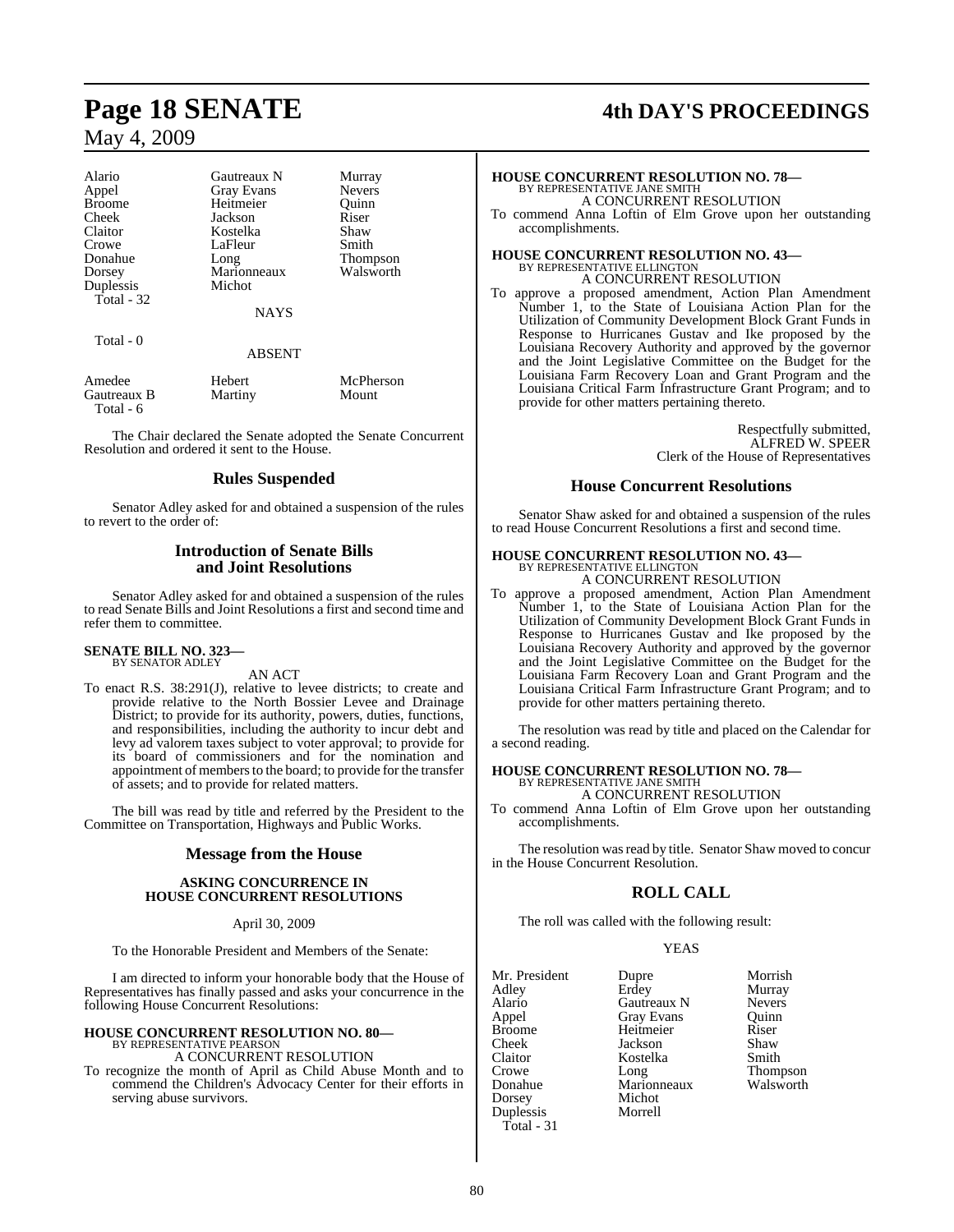# **4th DAY'S PROCEEDINGS Page 19 SENATE**

## **NAYS**

Total - 0

ABSENT

Amedee LaFleur Mount<br>Gautreaux B Martiny Gautreaux B<br>Hebert McPherson Total - 7

The Chair declared the Senate had concurred in the House Concurrent Resolution and ordered it returned to the House.

#### **HOUSE CONCURRENT RESOLUTION NO. 80—** BY REPRESENTATIVE PEARSON

A CONCURRENT RESOLUTION

To recognize the month of April as Child Abuse Month and to commend the Children's Advocacy Center for their efforts in serving abuse survivors.

The resolution was read by title. Senator Donahue moved to concur in the House Concurrent Resolution.

## **ROLL CALL**

The roll was called with the following result:

#### YEAS

| Mr. President<br>Adley | Dupre<br>Erdey    | Morrish<br>Murray |
|------------------------|-------------------|-------------------|
| Alario                 | Gautreaux N       | <b>Nevers</b>     |
| Appel                  | <b>Gray Evans</b> | Ouinn             |
| <b>Broome</b>          | Heitmeier         | Riser             |
| Cheek                  | Jackson           | Shaw              |
| Claitor                | Kostelka          | Smith             |
| Crowe                  | Long              | Thompson          |
| Donahue                | Marionneaux       | Walsworth         |
| Dorsey                 | Michot            |                   |
| Duplessis              | Morrell           |                   |
| Total - 31             |                   |                   |
|                        | <b>NAYS</b>       |                   |
| Total $-0$             |                   |                   |
|                        | <b>ABSENT</b>     |                   |
| Amedee                 | LaFleur           | Mount             |

Gautreaux B Martiny<br>
Hebert McPher McPherson Total - 7

The Chair declared the Senate had concurred in the House Concurrent Resolution and ordered it returned to the House.

#### **Reports of Committees**

The following reports of committees were received and read:

#### **REPORT OF COMMITTEE ON**

#### **INSURANCE**

Senator Troy Hebert, Chairman on behalf of the Committee on Insurance, submitted the following report:

#### April 29, 2009

To the President and Members of the Senate:

I am directed by your Committee on Insurance to submit the following report:

# **SENATE BILL NO. 138—** BY SENATOR WALSWORTH

AN ACT

To enact Subpart H-2 of Chapter 2 of Title 22 of the Louisiana Revised Statutes of 1950, to be comprised of R.S. 22:237 through  $237.13$ , relative to the conversion of mutual life insurers and mutual life insurance holding companies; to provide definitions; to require a plan of reorganization; to provide with respect to consideration and dividend protections; to provide for approval by the commissioner of insurance after a public hearing; to provide with respect to approval by qualified voters; to provide limitations; to require the filing of a certificate of compliance; to provide for the effect of reorganization; and to provide for related matters.

Reported with amendments.

#### **SENATE BILL NO. 177—**

BY SENATOR MARTINY

AN ACT To amend and reenact R.S. 22:14(B), 16, 18(A), 33(A)(introductory paragraph), 35(C), 72(B), 88(E), (I), and (O), 236.4(C) and (E), 255, 259, 264, 267(D), 310, 337(B), 369, 371, 389, 391, 457(C), 584(D)(1)(b), 588(A)(1), 590(B), 595, 613(A)(3), (C)(2), and (D)(3)(b),  $614(A)(9)$  and (C)(2),  $615(A)(5)$ ,  $616(A)(3)$ ,  $634(A)(3)$ ,  $(C)(2)$ , and  $(D)(2)$ ,  $635(A)(3)$ ,  $(7)$ , and (9) and  $(C)(2)$ ,  $636(A)(3)$  and  $(5)$ ,  $637(A)(3)$ ,  $638(introductor)$ paragraph), 656(B), 661, 674(A)(3) and (B),  $694(\overline{D})(1)$ (introductory paragraph), 709(A), (B), and (C), 731(D), 732(A) and (C), 821(G), 833(C)(3), 855(E)(1), 972(A) and (B), 974, 1071(C)(3)(d), 1141, 1143(A)(introductory paragraph) and (B)(introductory paragraph),  $1211(B)$ ,  $1451(E)$ ,  $1453(A)(1)$ ,  $1465(A)(3)(a)$ ,  $(B)$ ,  $\overline{and}$   $\overline{C}$ ,  $1466(A)$ ,  $\overline{B}$ ,  $\overline{CD}$ ,  $\overline{and}$ (E), 1469(A), 1470(B), 1471(C), 1529(A), 1546(B)(1)(d), 1547(G), 1549(G), 1550(G), 1554(B), (C), and (D), 1559(G), 1571(H), 1627(A)(introductory paragraph), 1671(C), 1672(B) and (C), 1699(B), 1700(C), (D), and (E), 1731(A)(introductory paragraph), 1793(C), 1837(A)(introductory paragraph) and (B)(introductory paragraph), 1860(A)(introductory paragraph) and (B)(introductory paragraph), 1968, 1969, 1970, 1995(B), 2060(B)(2), 2090(B), 2147(A)(2), 2191, 2193, 2194, 2198, 2204, 2205, 2206, 2208, 2242(C)(3), Article VIII(4)(a) of R.S. 22:2381, and R.S. 22:2401, to enact R.S. 22:33(D), 588(C), 694(D)(4), 709(E), 731(F), 833(D), 1143(D), 1211(C), 1453(D), 1471(E), 1472(C), 1529(C), 1549(K), 1550(K), 1837(C), 1860(C), 2060(C), and 2422(C), and to repeal R.S. 22:2192, 2196, and 2199 through 2203, relative to the Department of Insurance; to provide with respect to administrative hearings for that department held by the Division of Administrative Law; to provide for public hearings held by that department; to make certain technical changes; and to provide for related matters.

Reported with amendments.

#### **SENATE BILL NO. 318—** BY SENATOR QUINN

AN ACT

To amend and reenact R.S. 22:2081, 2083 (B)(2)(d)(i), (C)(2)(b) and (c), and (D), 2084(8)(f) and (g), the introductory paragraph of R.S. 22:2086(A), (2), (3) and (6) and (D), 2087(G), (L), and (N)(5), 2088(C)(1), (D) and (E), 2090(D), 2092(A), 2093(C) and (E)(3) and (5), 2097, and 2098(A) and to enact R.S. 22:2083(B)(2)(h), 2084(8)(h), 2087(M)(4), (5), and (P), 2088(I) and (J) and  $2089(C)(8)$  and (9), relative to the Louisiana Life and Health Insurance Guaranty Association Law; to provide for coverage limitations of the association; to provide for benefit limitations of the association; to provide for definitions; to provide for the membership of the board of directors; to provide for the powers and duties of the association; to provide for venue; to provide for assessments of member insurers; to provide for protests of assessments; to provide for the plan of operation of the association; to provide for premium tax liability offsetsfor assessments paid; to provide for a stay of proceedings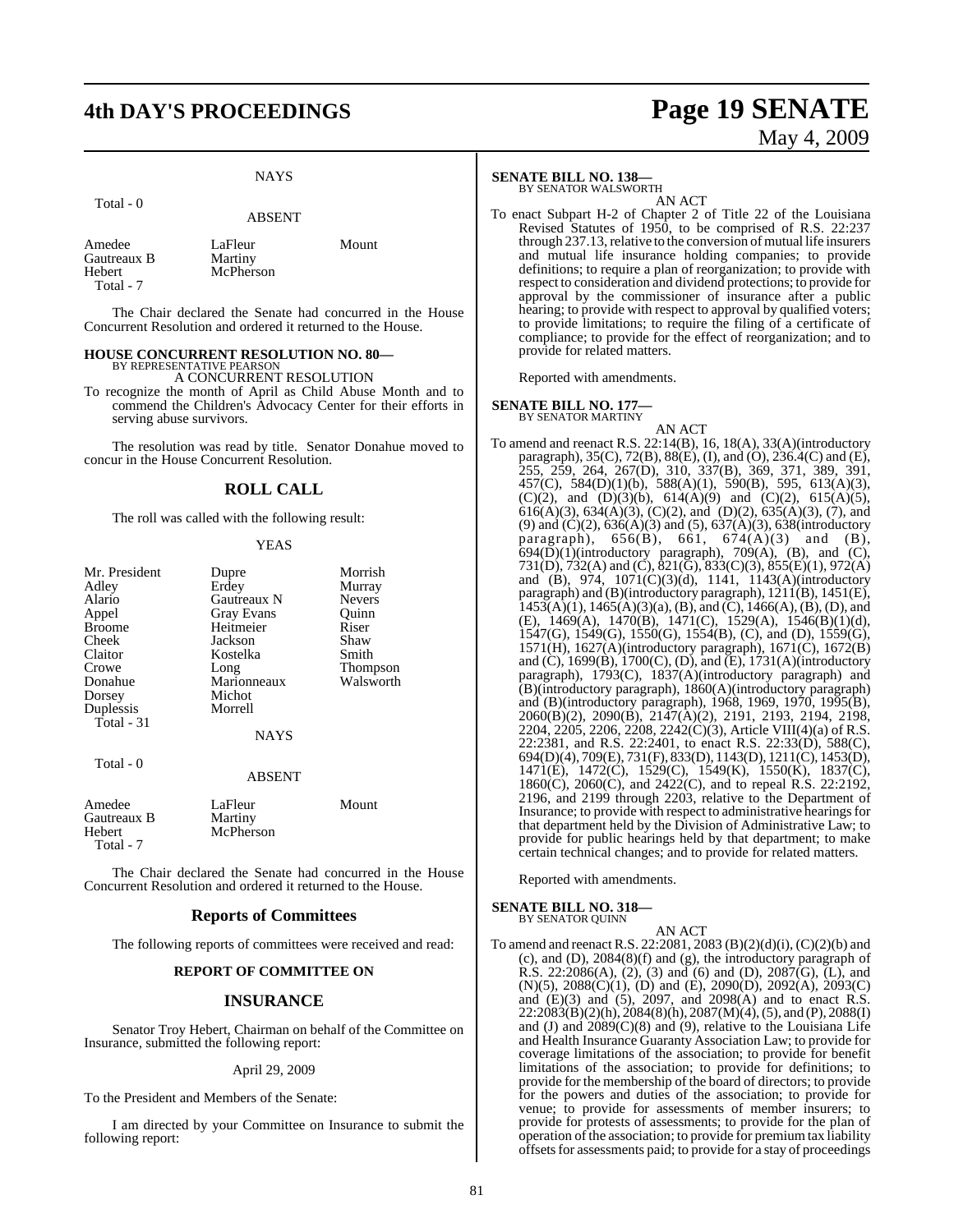against insolvent insurers; to provide for prohibited advertising; and to provide for related matters.

Reported with amendments.

Respectfully submitted, TROY HEBERT Chairman

#### **REPORT OF COMMITTEE ON**

## **NATURAL RESOURCES**

Senator Reggie P. Dupre, Jr., Chairman on behalf of the Committee on Natural Resources, submitted the following report:

#### April 29, 2009

To the President and Members of the Senate:

I am directed by your Committee on Natural Resources to submit the following report:

**SENATE CONCURRENT RESOLUTION NO. 14—BY SENATORS DUPRE AND MCPHERSON AND REPRESENTATIVES**<br>DOVE AND HUTTER

A CONCURRENT RESOLUTION

To approve the annual Coastal Protection Plan for Fiscal Year 2009- 2010, as adopted by the Coastal Protection and Restoration Authority.

Reported favorably.

#### **SENATE BILL NO. 41—**

BY SENATORS DUPRE, N. GAUTREAUX AND MORRISH AN ACT

To amend and reenact R.S. 30:128(B)(2), 136(B)(1), 136.3(A) and  $(D)$ , 209 $(2)$  and  $(4)(b)$ , 212 $(D)(2)$  and  $(3)$ , relative to the Mineral Resources Operation Fund; to change the name of the Mineral Resources Operation Fund to the Mineral and Energy Operation Fund; to provide for the dedication of monies in the fund; and to provide for related matters.

Reported with amendments.

#### **SENATE BILL NO. 225—**

BY SENATORS MORRISH AND DUPRE AND REPRESENTATIVES BALDONE AND DOVE

AN ACT

To enact R.S. 49:213.4(A)(9), relative to Louisiana Coastal Protection, Conservation, Restoration and Management; to provide for certain powers and duties of the Coastal Protection and Restoration Authority; to authorize the authority to enter into certain agreements with parish governing authorities; to provide certain terms and conditions of the agreements; and to provide for related matters.

Reported favorably.

Respectfully submitted, REGGIE P. DUPRE, JR. Chairman

#### **REPORT OF COMMITTEE ON**

#### **FINANCE**

Senator Michael J. "Mike" Michot, Chairman on behalf of the Committee on Finance, submitted the following report:

#### May 4, 2009

To the President and Members of the Senate:

# **Page 20 SENATE 4th DAY'S PROCEEDINGS**

I am directed by your Committee on Finance to submit the following report:

#### **SENATE BILL NO. 18—** BY SENATOR ALARIO

AN ACT To enact R.S. 49:191(5) and to repeal R.S. 49:191(2)(e), relative to the Department of the Treasury, including provisions to provide for the re-creation of the Department of the Treasury and the statutory entities made a part of the department by law; to provide for the effective termination date for all statutory authority for the existence of such statutory entities; and to provide for related matters.

Reported favorably.

Respectfully submitted, MICHAEL J. "MIKE" MICHOT Chairman

#### **REPORT OF COMMITTEE ON**

### **REVENUE AND FISCAL AFFAIRS**

Senator Robert M. Marionneaux, Jr., Chairman on behalf of the Committee on Revenue and Fiscal Affairs, submitted the following report:

May 4, 2009

To the President and Members of the Senate:

I am directed by your Committee on Revenue and Fiscal Affairs to submit the following report:

#### **SENATE BILL NO. 139—** BY SENATOR RISER

- AN ACT
- To enact R.S. 47:302(R)(3), 321(H)(3), and 331(P)(4), relative to salestax exemptions; to provide that the sales tax exemption for sales of meals furnished to the staff and students of educational institutions shall be applicable, operative, and effective; to provide for retroactivity; and to provide for related matters.

Reported with amendments.

#### **SENATE BILL NO. 206—** BY SENATOR ADLEY

AN ACT To amend and reenact R.S. 47:305.59, relative to the sales and use tax of the state and its political subdivisions; to exempt the sale and use of certain construction materials sold to certain organizations; and to provide for related matters.

Reported favorably.

Respectfully submitted, ROBERT M. MARIONNEAUX, JR. Chairman

#### **Rules Suspended**

Senator Adley asked for and obtained a suspension of the rules to recommit a bill.

**SENATE BILL NO. 84—** BY SENATOR ADLEY

AN ACT

To amend and reenact R.S. 38:2212.1(A), relative to public contracts; to increase the limit for the purchase of materials and supplies to the sum of forty thousand dollars for public entities without the necessity of advertisement; and to provide for related matters.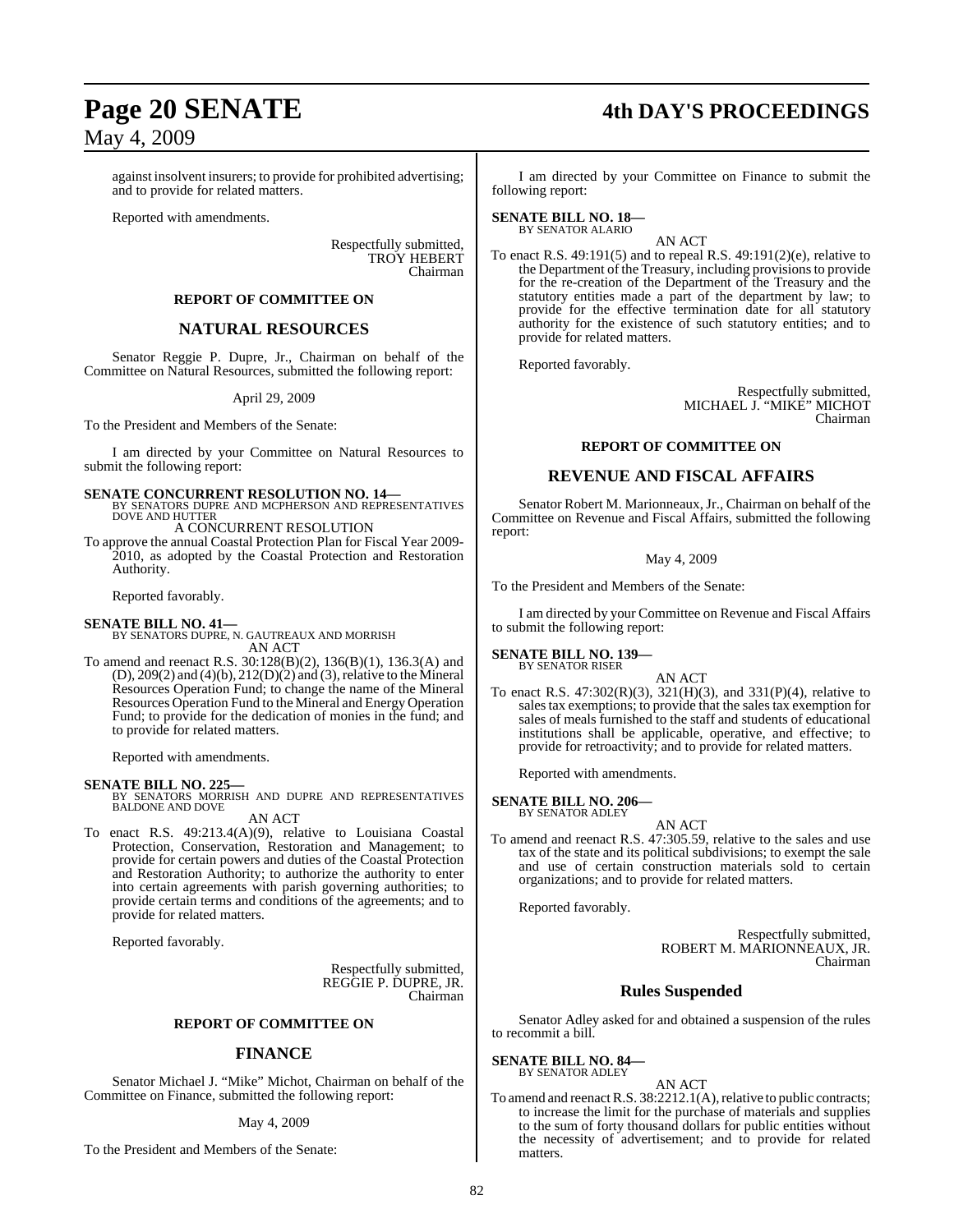# **4th DAY'S PROCEEDINGS Page 21 SENATE**

May 4, 2009

Senator Adley moved to recommit the bill from the Committee on Finance to the Committee on Local and Municipal Affairs.

Without objection, so ordered.

#### **Rules Suspended**

Senator N. Gautreaux asked for and obtained a suspension of the rules to recommit a bill.

#### **SENATE BILL NO. 91—**

BY SENATOR N. GAUTREAUX AN ACT

To enact R.S. 47:6035, relative to tax credits for the individual or corporation income tax or corporation franchise tax; to provide a tax credit for certain qualified energy resource; to provide terms, conditions, and definitions; to provide for promulgation of rules and regulations; to provide an effective date; and to provide for related matters.

Senator N. Gautreaux moved to recommit the bill from the Committee on Revenue and Fiscal Affairs to the Committee on Commerce, Consumer Protection, and International Affairs.

Without objection, so ordered.

#### **Rules Suspended**

Senator Adley asked for and obtained a suspension of the rules to recommit a bill.

#### **SENATE BILL NO. 306—** BY SENATOR ADLEY

AN ACT

To enact Subpart Q of Part II-A of Chapter 1 of Subtitle I of Title 39 of the Louisiana Revised Statutes of 1950, to be comprised of R.S. 39:100.118, relative to the creation and establishment of the Haynesville Shale Local Infrastructure Needs Fund; to provide for the transfer of money into the fund; to provide for uses of monies in the fund; to provide for an effective date; and to provide for related matters.

Senator Adley moved to recommit the bill from the Committee on Finance to the Committee on Revenue and Fiscal Affairs.

Without objection, so ordered.

#### **Message from the House**

#### **SIGNED HOUSE CONCURRENT RESOLUTIONS**

#### April 30, 2009

To the Honorable President and Members of the Senate:

I am directed to inform your honorable body that the Speaker of the House of Representatives has signed the following House Concurrent Resolutions:

HOUSE CONCURRENT RESOLUTION NO. 12—<br>BY REPRESENTATIVES TUCKER, ABRAMSON, ANDERS, ARMES,<br>ARNOLD, AUBERT, AUSTIN BADON, BOBBY BADON, BALDONE,<br>BARRAS, BARROW, BILLIOT, BURFORD, HENRY BURNS, TIM BURNS,<br>BURRELL, CARMODY, CARTER HUTTER, GIROD JACKSON, MICHAEL JACKSON, JOHNSON, ROSALIND<br>JONES, SAM JONES, KATZ, KLECKLEY, LABRUZZO, LAFONTA,<br>LAMBERT, LANDRY, LEBAS, LEGER, LIGI, LITTLE, LOPINTO, MCVEA,<br>MILLS, MONICA, MONTOUCET, MORRIS, NORTON, NOWLIN,<br>

GERMAIN, STIAES, TALBOT, TEMPLET, THIBAUT, WADDELL, WHITE, WILLIAMS, WILLMOTT, AND WOOTON AND SENATORS ADLEY,<br>MLLIAMS, WILLMOTT, AND WOOTON AND SENATORS ADLEY,<br>CROWE, DONAHUE, DORSEY, DUPLESSIS, DUPRE, ERDEY, B.<br>GAUTREAUX,

A CONCURRENT RESOLUTION

To commend the Honorable Chet D. Traylor upon his retirement from the Louisiana Supreme Court.

## **HOUSE CONCURRENT RESOLUTION NO. 13—** BY REPRESENTATIVE HARDY A CONCURRENT RESOLUTION

To commend President Barack Obama and to extend best wishes for continued success during his administration.

## **HOUSE CONCURRENT RESOLUTION NO. 14—** BY REPRESENTATIVE PATRICIA SMITH AND SENATOR BROOME A CONCURRENT RESOLUTION

To express condolences upon the death of Joanne Dillon LaMotte of Baton Rouge.

#### **HOUSE CONCURRENT RESOLUTION NO. 15—** BY REPRESENTATIVE DANAHAY A CONCURRENT RESOLUTION

To commend Anne Soileau upon her retirement as director of state civil service and administrative head of the Louisiana Department of State Civil Service and to recognize her contributions during more than three decades of highly productive state public service.

# **HOUSE CONCURRENT RESOLUTION NO. 16—** BY REPRESENTATIVES ROY AND HAZEL A CONCURRENT RESOLUTION

To commend Louisiana's classroom teachers and to recognize the first full week of October annually as the Week of the Classroom Teacher.

# **HOUSE CONCURRENT RESOLUTION NO. 17—** BY REPRESENTATIVE MILLS

A CONCURRENT RESOLUTION

To commend the city of Breaux Bridge upon the celebration of its one hundred fiftieth anniversary.

**HOUSE CONCURRENT RESOLUTION NO. 18—** BY REPRESENTATIVES WILLMOTT, TALBOT, LIGI, HENRY, LABRUZZO, AND LOPINTO AND SENATORS APPEL AND MARTINY A CONCURRENT RESOLUTION

To commend the Archbishop Chapelle High School girls basketball team upon winning the Class 5A state championship.

# **HOUSE CONCURRENT RESOLUTION NO. 19—** BY REPRESENTATIVE PATRICIA SMITH

A CONCURRENT RESOLUTION

To commend Devika Balachandran, an eleventh grade student at McKinley High School in Baton Rouge, upon her receipt of the 2009 Siemens Award for Advanced Placement.

HOUSE CONCURRENT RESOLUTION NO. 20—<br>BY REPRESENTATIVES KATZ, ABRAMSON, ANDERS, ARMES,<br>ARNOLD, AUBERT AUSTIN BADON, BOBBY BADON, BALDONE,<br>BARRAS, BARROW, BILLIOT, BURFORD, HENRY BURNS, TIM BURNS,<br>BURRELL, CARMODY, CARTER, C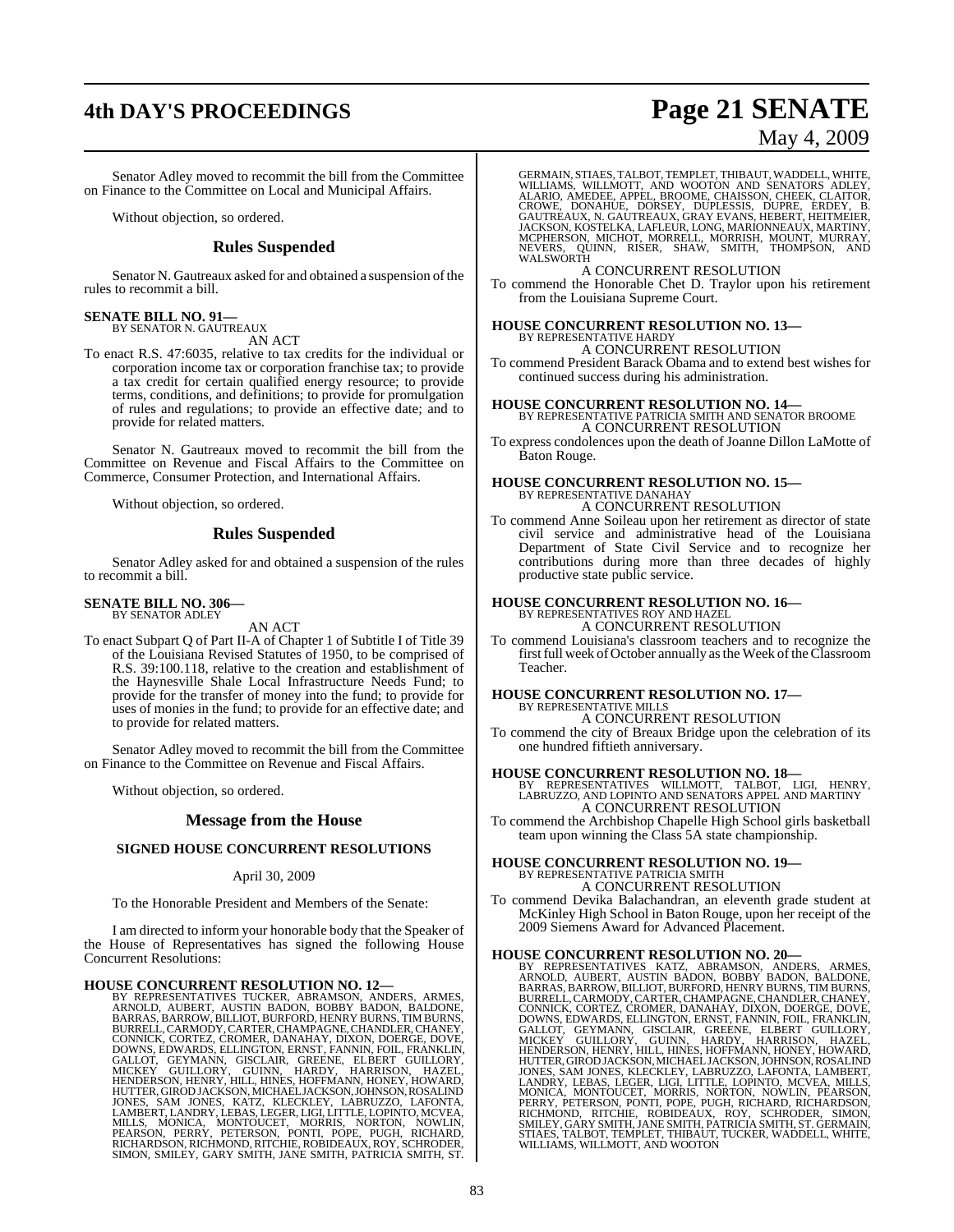# **Page 22 SENATE 4th DAY'S PROCEEDINGS**

May 4, 2009

#### A CONCURRENT RESOLUTION

To express the sincere condolences and the heartfelt sorrow of the Legislature of Louisiana upon the death of Mr. Sol Rosenberg.

#### **HOUSE CONCURRENT RESOLUTION NO. 21—**

BY REPRESENTATIVES MILLS, AUBERT, BOBBY BADON, BALDONE, BARRAS, BARROW, CHAMPAGNE, CORTEZ, DANAHAY, DOVE, FRANKLIN, GEYMANN, GISCLAIR, ELBERT GUILLORY, MICKEY<br>GUILLORY, GUINN, HARDY, HARRISON, JOHNSON, SAM JONES,<br>GUILLORY, A CONCURRENT RESOLUTION

To recognize Tuesday, May 12, 2009, as Crawfish Day in Louisiana.

**HOUSE CONCURRENT RESOLUTION NO. 22—** BY REPRESENTATIVE NOWLIN

A CONCURRENT RESOLUTION

To commend the women of Les Amies of Natchitoches, Inc., who celebrated the organization'sfiftieth anniversary in June of 2008.

#### **HOUSE CONCURRENT RESOLUTION NO. 23—**

BY REPRESENTATIVE MILLS A CONCURRENT RESOLUTION

To commend William K. Fontenot, Jr., upon his receipt of the 2008 Charles E. Dunbar,Jr.Career Service Award fromthe Louisiana Civil Service League.

# **HOUSE CONCURRENT RESOLUTION NO. 24—** BY REPRESENTATIVE MILLS AND SENATOR HEBERT

A CONCURRENT RESOLUTION

To commend Philip McCrory upon hisreceipt of the 2008 Charles E. Dunbar, Jr. Career Service Award from the Louisiana Civil Service League.

## **HOUSE CONCURRENT RESOLUTION NO. 25—** BY REPRESENTATIVE MILLS AND SENATOR HEBERT A CONCURRENT RESOLUTION

To commend Norma Theriot upon her receipt of the 2008 Charles E. Dunbar, Jr. Career Service Award from the Louisiana Civil Service League.

## **HOUSE CONCURRENT RESOLUTION NO. 26—** BY REPRESENTATIVE PATRICIA SMITH A CONCURRENT RESOLUTION

To commend Frankie Day upon receiving a 2008 Milken Family Foundation National Educator Award and for her dedicated service to the students of Louisiana State University Laboratory

School in Baton Rouge.

**HOUSE CONCURRENT RESOLUTION NO. 27—**<br>BY REPRESENTATIVES KLECKLEY, FRANKLIN, DANAHAY,<br>GEYMANN, GUINN, HILL, AND PERRY AND SENATORS MORRISH,<br>MOUNT, AND SMITH

A CONCURRENT RESOLUTION

To express sincere and heartfelt condolences upon the death of Thomas Joseph Morris, Sr.

**HOUSE CONCURRENT RESOLUTION NO. 28—**<br>BY REPRESENTATIVES KLECKLEY, DANAHAY, GEYMANN, HILL,<br>GUINN, PERRY, AND FRANKLIN AND SENATORS MORRISH, MOUNT,<br>AND SMITH

### A CONCURRENT RESOLUTION

To express sincere and heartfelt condolences upon the death of Charles Vicknair of Lake Charles.

# **HOUSE CONCURRENT RESOLUTION NO. 29—** BY REPRESENTATIVE KLECKLEY

#### A CONCURRENT RESOLUTION

To express sincere and heartfelt condolences upon the death of Lisa Nolen White of Lake Charles.

# **HOUSE CONCURRENT RESOLUTION NO. 30—** BY REPRESENTATIVE PATRICIA SMITH

A CONCURRENT RESOLUTION

To recognize Tuesday, May 26, 2009, as YWCA Day at the legislature.

**HOUSE CONCURRENT RESOLUTION NO. 31—**<br>BY REPRESENTATIVES TUCKER, ABRAMSON, ANDERS, ARMES,<br>ARNOLD, AUBERT, AUSTIN BADON, BOBBY BADON, BALDONE,<br>BARRAS, BARROW, BILLIOT, BURFORD, HENRY BURNS, TIM BURNS, BURRELL, CARMODY, CARTER, CHAMPAGNE, CHANDLER, CHANEY, CONNICK, CORTEZ, CROMER, DANAHAY, DIXON, DOERGE, DOVE, DOWNS, EDWARDS, ELLINGTON, ERNST, FANNIN, FOIL, FRANKIN, GALLOT, GEYMANN, GISCLAIR, GREENE, ELBERT GUILLORY, MIC

To commend Jack Hanemann upon his retirement from Entergy Corporation after more than forty-one and a half years of service.

HOUSE CONCURRENT RESOLUTION NO. 32—<br>BY REPRESENTATIVES TUCKER, HOFFMANN, ABRAMSON, ANDERS, ARNES, ARNOLD, AUBERT, AUSTIN BADON, BOBBY BADON,<br>BALDONE, BARRAS, BARROW, BILLIOT, BURFORD, HENRY BURNS, TIM BURNS, BURRELL, CARMO

To commend James E. Bradford upon his retirement as manager of governmental affairs for Smurfit-Stone Container Corporation in Hodge, Louisiana.

#### **HOUSE CONCURRENT RESOLUTION NO. 34—** BY REPRESENTATIVE PUGH

A CONCURRENT RESOLUTION

To recognize Wednesday, May 13, 2009, as Ponchatoula Strawberry Festival Day.

# **HOUSE CONCURRENT RESOLUTION NO. 35—** BY REPRESENTATIVE PUGH

A CONCURRENT RESOLUTION

To recognize Wednesday, May 27, 2009, as Elmer's Candy Day in the state of Louisiana.

#### **HOUSE CONCURRENT RESOLUTION NO. 36—** BY REPRESENTATIVE WOOTON

#### A CONCURRENT RESOLUTION

To commend and congratulate Special Olympics Louisiana for its outstanding work and achievement in providing year-round sports training and athletic competition in a variety of Olympictype sports for all children and adults with intellectual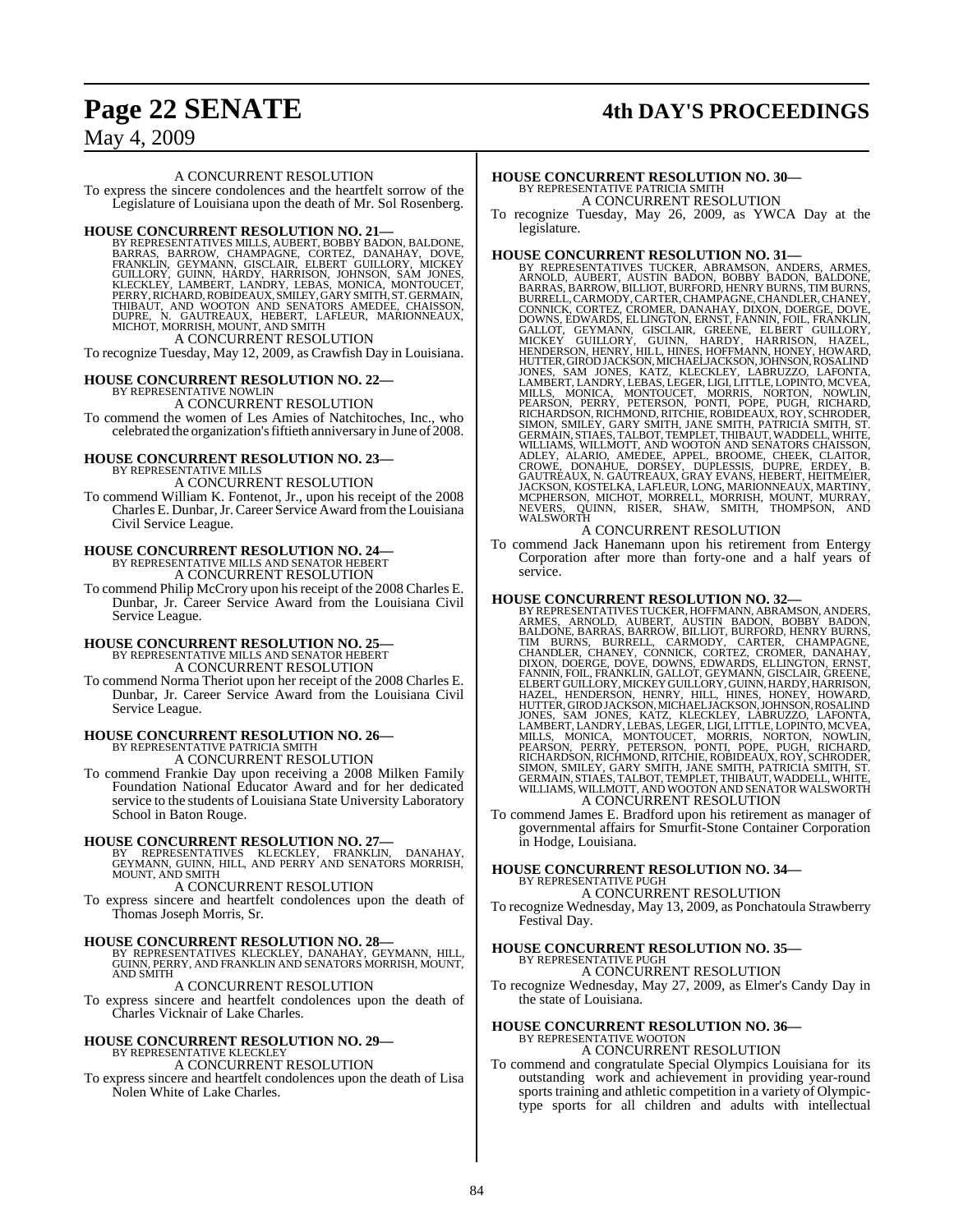# **4th DAY'S PROCEEDINGS Page 23 SENATE**

# May 4, 2009

disabilities, giving them continuing opportunities to develop physical fitness, demonstrate courage, experience joy, and participate in a sharing of gifts, skills, and friendship with their families, other Special Olympics athletes, and the community.

#### **HOUSE CONCURRENT RESOLUTION NO. 39—**

BY REPRESENTATIVE HONEY A CONCURRENT RESOLUTION

To recognize March thirtieth annually as Welcome Home Vietnam Veterans Day.

HOUSE CONCURRENT RESOLUTION NO. 40—<br>BY REPRESENTATIVES EDWARDS, MCVEA, THIBAUT, ABRAMSON, ANDERS, ARMES, ARNOLD, AUBERT, AUSTIN BADON, BOBBY<br>BADON, BALDONE, BARRAS, BARROW, BILLIOT, BURFORD, HENRY<br>BURNS, TIM BURNS, BURRELL

To expresssincere and heartfelt condolences upon the death of Lloyd L. Lindsey, Jr., Superintendent of West Feliciana Parish Public Schools.

# **HOUSE CONCURRENT RESOLUTION NO. 42—** BY REPRESENTATIVE JOHNSON

A CONCURRENT RESOLUTION

To commend Chairman Earl Barbry, Sr., of the Tunica-Biloxi Tribe of Louisiana.

**HOUSE CONCURRENT RESOLUTION NO. 44—** BY REPRESENTATIVES BARROW, ABRAMSON, ANDERS, ARMES, ARNOLD, AUBERT, AUSTIN BADON, BOBBY BADON, BALDONE, BARRAS, BILLIOT, BURFORD, HENRY BURNS, TIM BURNS, BURRELL, CARMODY,CARTER,CHAMPAGNE, CHANDLER, CHANEY, CONNICK, CORTEZ, CROMER, DANAHAY, DIXON, DOERGE, DOVE, DOWNS, EDWARDS, ELLINGTON, ERNST, FANNIN, FOIL, FRANKLIN, GALLOT, GEYMANN, GISCLAIR, GREENE, ELBERT GUILLORY, MICKEY GUILLORY, GUINN, HARDY, HARRISON, HAZEL, HENDERSON, HENRY, HILL, HINES, HOFFMANN, HONEY, HOWARD, HUTTER, GIROD JACKSON, MICHAEL JACKSON, JOHNSON, ROSALIND JONES, SAM JONES, KATZ, KLECKLEY, LABRUZZO, LAFONTA, LAMBERT, LANDRY, LEBAS, LEGER, LIGI, LITTLE, LOPINTO, MCVEA, MILLS, MONICA, MONTOUCET, MORRIS, NORTON, NOWLIN, PEARSON, PERRY, PETERSON, PONTI, POPE, PUGH, RICHARD, RICHARDSON, RICHMOND, RITCHIE, ROBIDEAUX, ROY, SCHRODER, SIMON, SMILEY, GARY SMITH, JANE SMITH, PATRICIA SMITH, ST. GERMAIN, STIAES, TALBOT, TEMPLET, THIBAUT, TUCKER, WADDELL, WHITE, WILLIAMS, WILLMOTT, AND WOOTON AND SENATORS ADLEY, ALARIO, AMEDEE, APPEL, BROOME, CHAISSON, CHEEK, CLAITOR, CROWE, DONAHUE, DORSEY, DUPLESSIS, DUPRE, ERDEY, B. GAUTREAUX, N. GAUTREAUX, GRAY EVANS, HEBERT, HEITMEIER, JACKSON, KOSTELKA, LAFLEUR, LONG, MARIONNEAUX, MARTINY, MCPHERSON, MICHOT, MORRELL, MORRISH, MOUNT, MURRAY, NEVERS, QUINN, RISER, SHAW, SMITH, THOMPSON, AND WALSWORTH A CONCURRENT RESOLUTION

To express sincere and heartfelt condolences upon the death of Keith Martin Marchand.

## **HOUSE CONCURRENT RESOLUTION NO. 47—** BY REPRESENTATIVE SIMON

## A CONCURRENT RESOLUTION

To memorialize the United States Congress to take such actions as are necessary to maintain the current incentives for the exploration and production of domestic oil and natural gas.

## **HOUSE CONCURRENT RESOLUTION NO. 48—** BY REPRESENTATIVE ANDERS AND SENATOR RISER A CONCURRENT RESOLUTION

To commend Adam Millikin, Jr., upon the celebration of his one hundredth birthday.

# **HOUSE CONCURRENT RESOLUTION NO. 55—** BY REPRESENTATIVE HUTTER

#### A CONCURRENT RESOLUTION

To memorialize the United States Congress to take such actions as are necessary to appropriate funds to be used for storm-proofing interior pump stations in St. Bernard and Plaquemines parishes.

**HOUSE CONCURRENT RESOLUTION NO. 56—BY REPRESENTATIVES HUTTER, BARROW, CHAMPAGNE, DOERGE, BY REPRESENTATIVES HUTTER, BARROW, CHAMPAGNE, DOERGE, AND STILE, ROSALIND JONES, KATZ, LANDRY, NORTON, PETERSON, JANE SMITH, PATRICI** MOUNT, AND QUINN

#### A CONCURRENT RESOLUTION

To commend Priscilla Lawrence of New Orleans upon her receipt of a 2009 Women of Excellence Award from the Louisiana Legislative Women's Caucus Foundation.

**HOUSE CONCURRENT RESOLUTION NO. 57—BY REPRESENTATIVES HUTTER, BARROW, CHAMPAGNE, DOERGE, HILL, ROSALIND JONES, KATZ, LANDRY, NORTON, PETERSON, JANE SMITH, PATRICIA SMITH, ST. GERMAIN, AND STIAES AND SENATH, STROOME, CHEEK** 

## A CONCURRENT RESOLUTION

To commend Helen Godfrey Smith of Shreveport upon her receipt of a 2009 Women of Excellence Award from the Louisiana Legislative Women's Caucus Foundation.

#### **HOUSE CONCURRENT RESOLUTION NO. 58—**

BY REPRESENTATIVES HUTTER, BARROW, CHAMPAGNE, DOERGE,<br>HILL, ROSALIND JONES, KATZ, LANDRY, NORTON, PETERSON, JANE<br>SMITH, PATRICIA SMITH, ST. GERMAIN, AND STIAES AND SENATORS BROOME, CHEEK, DORSEY, DUPLESSIS, GRAY EVANS, JACKSON, MOUNT, AND QUINN

#### A CONCURRENT RESOLUTION

To commend Julia Chan, Ph.D., of Baton Rouge upon her receipt of a 2009 Women of Excellence Award from the Louisiana Legislative Women's Caucus Foundation.

#### **HOUSE CONCURRENT RESOLUTION NO. 59—**

BY REPRESENTATIVES HUTTER, BARROW, CHAMPAGNE, DOERGE,<br>HILL, ROSALIND JONES, KATZ, LANDRY, NORTON, PETERSON, JANE<br>SMITH, PATRICIA SMITH, ST. GERMAIN, AND STIAES AND SENATORS<br>BROOME, CHEEK, DORSEY, DUPLESSIS, GRAY EVANS, JAC MOUNT, AND QUINN

#### A CONCURRENT RESOLUTION

To commend Deborah A. Roe of Baton Rouge upon her receipt of a 2009 Women of Excellence Award from the Louisiana Legislative Women's Caucus Foundation.

#### **HOUSE CONCURRENT RESOLUTION NO. 61—**

BY REPRESENTATIVES HUTTER, BARROW, CHAMPAGNE, DOERGE,<br>HILL, ROSALIND JONES, KATZ, LANDRY, NORTON, PETERSON, JANE<br>SMITH, PATRICIA SMITH, ST. GERMAIN, AND STIAES AND SENATORS<br>BROOME, CHEEK, DORSEY, DUPLESSIS, GRAY EVANS, JAC

### A CONCURRENT RESOLUTION

To commend Wendy H. Roy of Alexandria upon her receipt of a 2009 Women of Excellence Award from the Louisiana Legislative Women's Caucus Foundation.

#### **HOUSE CONCURRENT RESOLUTION NO. 62—**

BY REPRESENTATIVES HUTTER, BARROW, CHAMPAGNE, DOERGE,<br>HILL, ROSALIND JONES, KATZ, LANDRY, NORTON, PETERSON, JANE<br>SMITH, PATRICIA SMITH, ST. GERMAIN, AND STIAES AND SENATORS<br>BROOME, CHEEK, DORSEY, DUPLESSIS, GRAY EVANS, JAC

#### A CONCURRENT RESOLUTION

To commend Carol McMichael Reese, Ph.D., of New Orleans upon her receipt of a 2009 Women of Excellence Award from the Louisiana Legislative Women's Caucus Foundation.